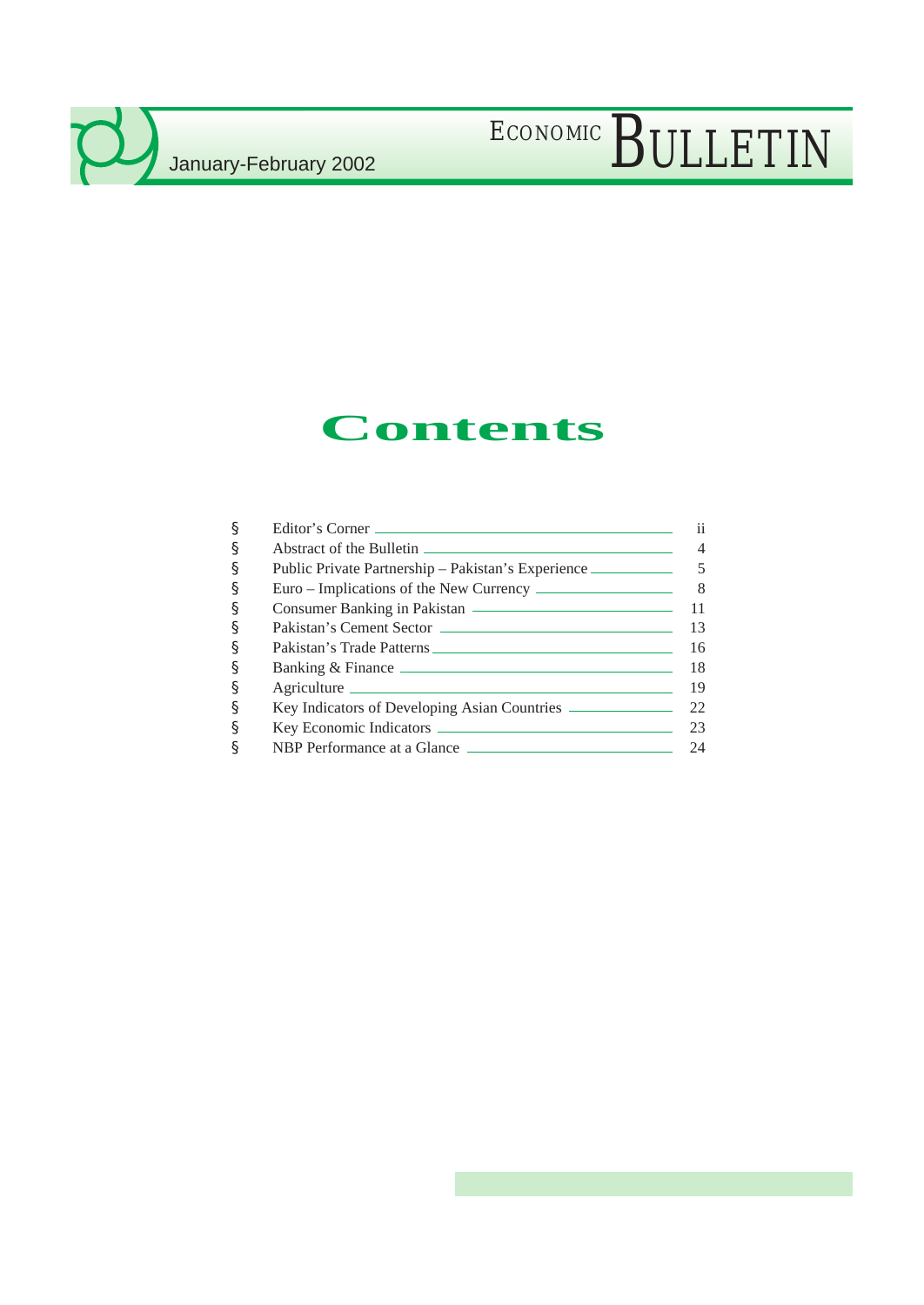# ECONOMIC BULLETIN

## **Editor's Corner**

Dear readers

While some economic indicators point to improvements in the first half of FY02, there are however, other factors which are impacting growth. Exports have fallen and revenues are falling somewhat short of budget. The government is working on a strategy to broaden the tax base, minimize exemptions, increase the minimum tax limit and introduce an effective mechanism for an efficient tax administration.

The Rupee has appreciated by almost 6% in the post September period and there was an unprecedented increase in liquid foreign exchange reserves, which have crossed US\$ 5 billion. This allowed State Bank of Pakistan to continue relaxing its monetary policy by reducing T-bills rates. Exporters benefited as export finance rates were reduced, and banks are slowly but surely reducing their lending rates.

Meanwhile, there was an improvement in external sector, primarily because of a fall in import bill, and an unprecedented current account surplus of \$1276 million in the first half of FY02. Most remittances came through banking channels, thereby helping to reduce the current account deficit.

Exports have fallen short by 11.7% against the target of \$5.05 billion set by the Trade Policy for the first half of FY02. This was due to a variety of reasons including, a slowdown in economic activity, the appreciation of the Pak Rupee which has worked against the exporters, cancellation of export orders and the imposition of War Risk Surcharge. Even though there appears to be an upward sign in the global economic growth, in all probability, Pakistan may have to revise downward its export target, as it seems unlikely to achieve \$10.1 billion target set in the Trade Policy.

Positive structural changes on the external front augur well for the economy. By attaining macroeconomic stability and enforcement of fiscal and monetary discipline, Pakistan was able to successfully complete the Standby Arrangement and negotiated with the IMF for a \$1.32 billion Poverty Reduction and Growth Facility.

After the September 11 events, economic sanctions were withdrawn, there was increased foreign assistance inflows and the debt restructuring agreement with the Paris Club was more accommodating than the previous two accords. For the restructured debt of \$12.5 billion, Pakistan will only have to pay \$7.1 billion. The write off of \$1 billion of bilateral debt from the US will also reduce the external debt burden.

On the domestic front, the government was borrowing from the banking system at market determined rates of return and with the increase in rates on National Savings Scheme, the servicing burden of domestic debt rose to unsustainable levels. These rates have since been reduced, resulting in reduced interest expenditure. With large grant like facilities that Pakistan received for budgetary support, the demand for new domestic loans for deficit financing has reduced considerably, which has helped reduce the stock of domestic debt.

The resulting fiscal space would allow the government to increase development expenditures. Any increase in public investment should help the flow of investment from the private sector. In effect the debt relief and a reduced interest expenditure on domestic borrowings would provide a much needed impetus to economic growth.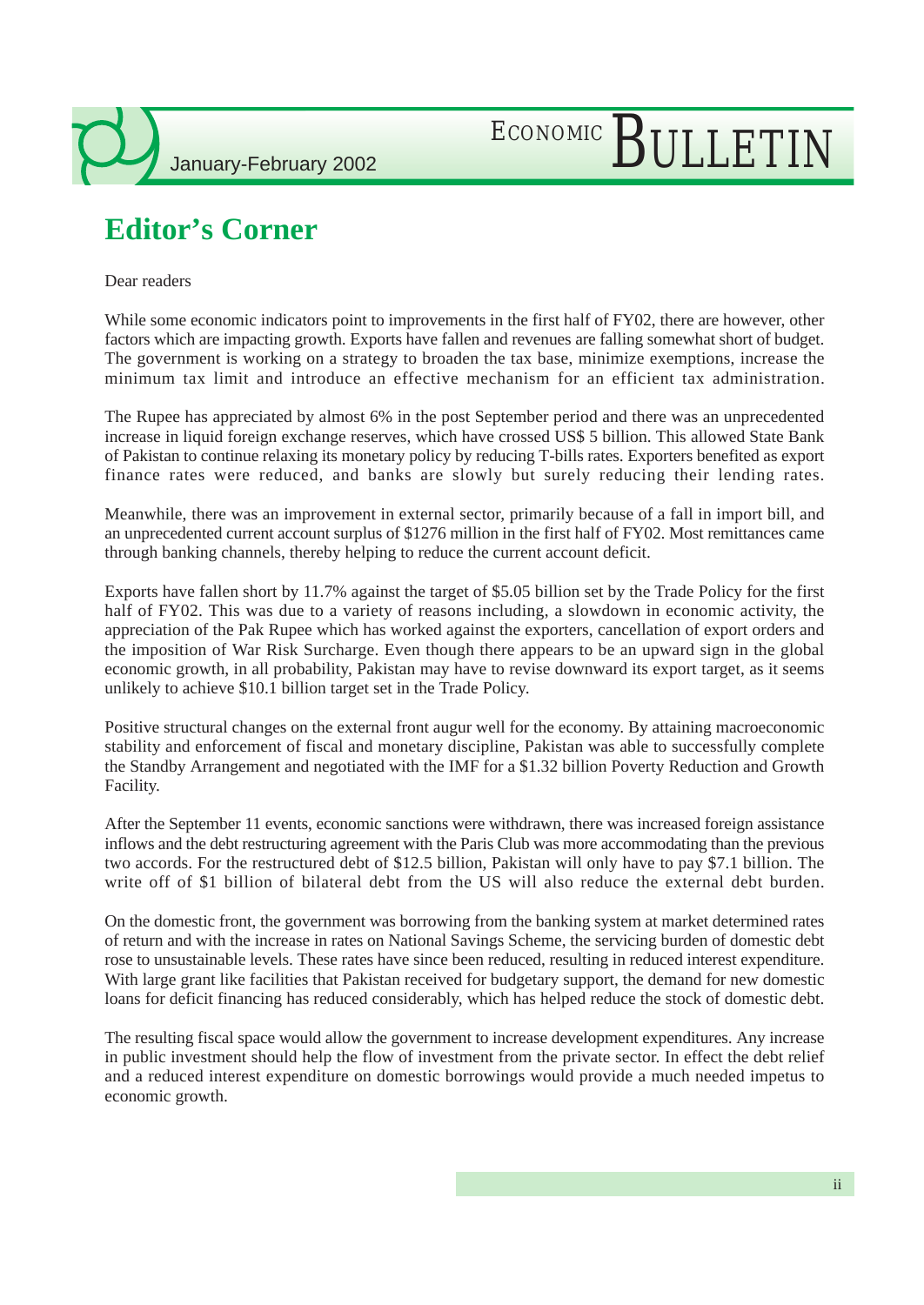# ECONOMIC BULLETIN

The drought is continuing to affect agriculture and export through lower output of rice and cotton. In addition the water shortage has also affected output of orchards and minor crops. This would result in higher costs of primary inputs to industry, especially textiles and Pakistan's competitiveness in the international market may be affected resulting in a decline in export earnings.

Besides the build up of substantial exchange reserves, another positive development on the economic scenario is the nearly 3.0% overall growth seen in large scale manufacturing up from 2% in the first half of FY01, indicating some upsurge in demand for manufactured goods.

Despite the CBR having revised its revenue targets twice last year, revenue collections constituted 40.6% of the annual target. The shortfall was due to slowdown in economic activity, lower imports and higher refunds/rebate to exporters. On the expenditure side, the government was able to control its expenditure and these were just 43.1% of the annual budget target for the year.

Any temporary gains should however, not detract us from pursuing reforms vigorously, which are directed at reducing domestic/external debt, generating employment, alleviating poverty and improving governance.

Ayesha Mahmud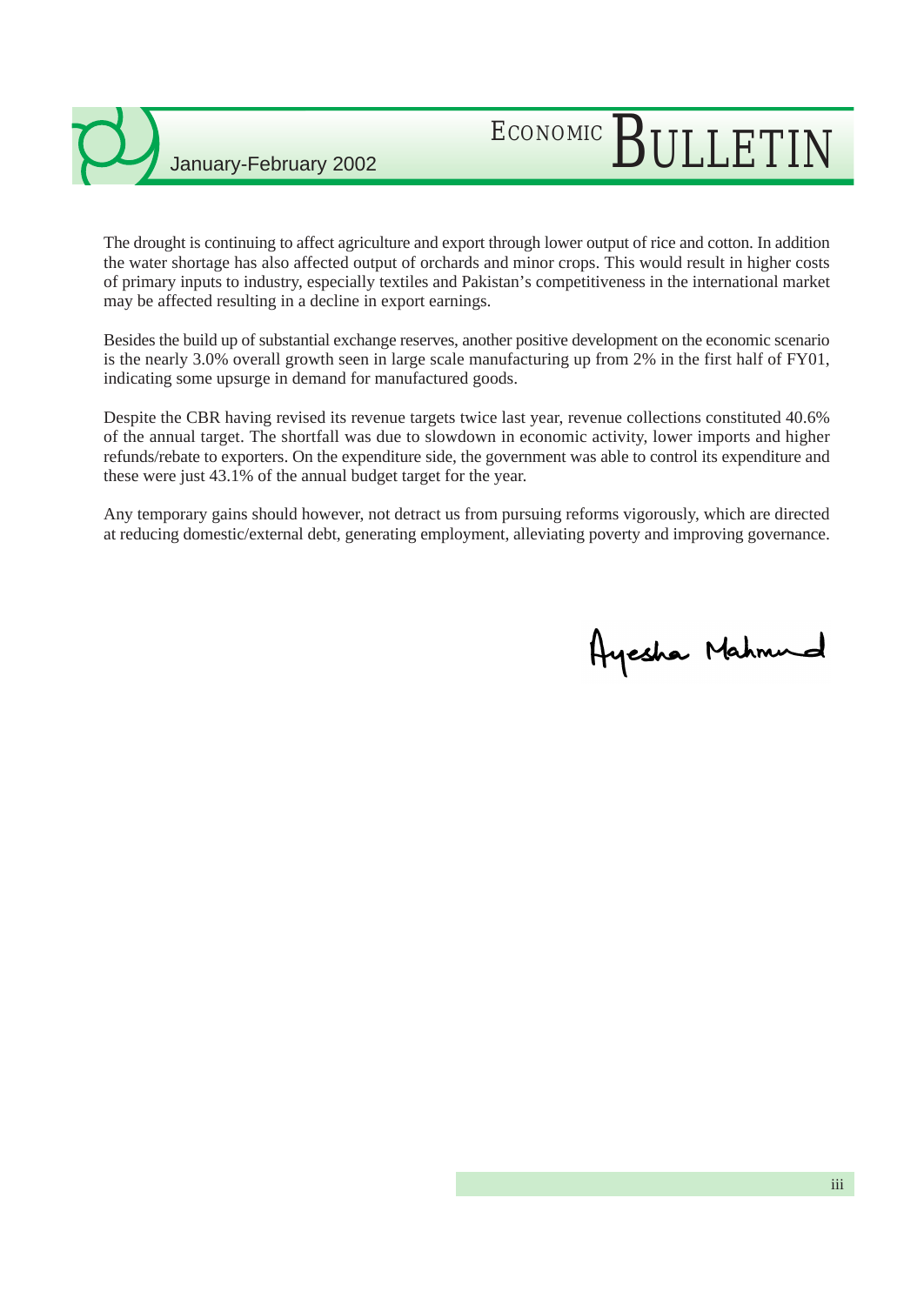ECONOMIC BULLETIN

### **Abstract of the Bulletin**

### **Public-Private Partnership – Pakistan's Experience**

- In the changed economic environment, the state is no longer the sole provider of infrastructure, social services and other goods. The new global economy gives a greater role to a more dynamic private sector, with the public sector playing the role of a facilitator and regulator.
- In Pakistan, economic policies pursued in the past have at times been tilted towards the public sector, while at other times, the private sector has played a large part in the development process.
- There is a growing realization that it is the partnership between the two which can bring about a meaningful change in the economy.

### **Euro – Implications of the New Currency**

- Euro became the official currency of the 12 eurozone members from January 1, 2002.
- The euro will have implications not only for EU members, but for other countries of the world also.
- Countries would be affected depending upon the trade and financial relations with the euro area, its access to international capital markets or the exchange rate policies of its authorities.

#### **Consumer Banking in Pakistan**

- Consumer banking in Pakistan is in its initial stages, with few well developed products or services for its customers.
- Problem of overstaffing, inefficiency, and large nonperforming loans of the large nationalised banks has been a major drag in their efforts to introduce innovative products and services. They are however, offering same products for their large clientele.
- Some local private banks and foreign banks are marketing consumer based products and catering to the financial requirements of its customers.

#### **Pakistan's Cement Sector**

Pakistan's cement industry suffers from excess capacity, caused by economic slowdown, expansion in capacity beyond demand, frequent price hike of essential inputs among other factors.

- Efforts are underway for substituting furnace oil with low cost fuels like natural gas and coal.
- The sector's prospects look positive, given the reconstruction efforts in Afghanistan. Locally as increased foreign assistance is channeled to development projects, domestic investment is expected to pick up.

#### **Pakistan's Trade Patterns**

- In the last decade, exports from Pakistan have diversified, as the share of manufactured goods have risen and those of primary commodities have fallen.
- However, exports continue to suffer from a narrow base, concentrated markets and low value addition.
- Imports are mainly raw material for consumer goods. The share of capital goods has fallen.
- USA in the major trading partner, followed by the EU members.

#### **Banking and Finance**

- Key monetary indicators like deposits, advances, investment, approved foreign exchange and investment in securities showed an increase at the end of February, 2002 over the corresponding period a year earlier.
- Deposits mobilised by the scheduled banks have fallen in recent years.
- Aggressive marketing by private banks have shown larger inflow of deposits in the first half of FY 02.

#### **Agriculture**

- Faced with serious drought, major crops have been adversely affected and the overall agricultural sector has suffered.
- Some rice farmers have switched to growing cotton and planting less rice which is a water intensive crop.
- Cotton exported from Pakistan is fetching a lower price than the prevailing international price.
- Sugar beet cultivation which requires less water is being encouraged.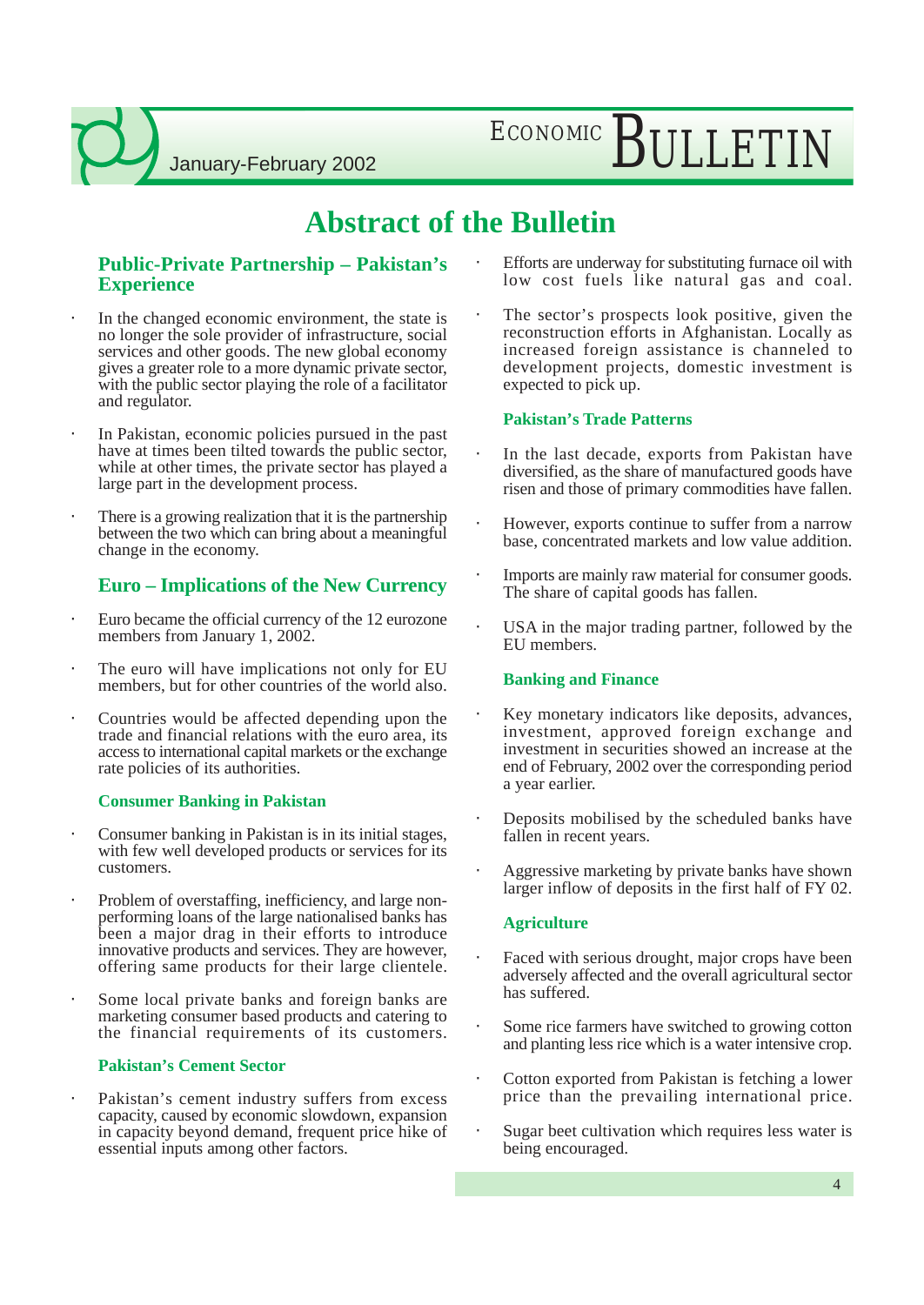# ECONOMIC BULLETIN

## **Public-Private Partnership – Pakistan's Experience**

Publicprivate

The world is changing, and with it our ideas about the state's role in economic and social development. In an earlier era, when the world was emerging from the ravages of World War II and much of the developing world was just gaining independence, the state was accorded a central role to formulate good policies and implement them for the good of society.

Public sector plays pivotal role

The changing role of government

Over the last century, the size and scope of government expanded enormously. The pre-World War II expansion was driven by, among other factors, the need to address the heavy toll on economic and social systems brought on by the Great Depression. The post war confidence in government bred demands for it to do more. Industrial economies expanded the welfare state, and much of the developing world embraced state dominated development strategies. The result was a tremendous expansion in the size and reach of government worldwide.

Today there is a renewed focus on the state's role, led by events in the global economy, which have fundamentally changed the environment in which the state operates. The deep transformation taking place in most countries, in order to face the challenges of globalisation, rapid technological changes and the need for improved standards of living mean new and different roles for the government — no longer as the sole provider but as a facilitator and regulator.

After decades of the State dominating economic activity, there is a growing recognition that in many countries monopoly public providers of infrastructure, social services and other goods and services are unlikely to do a good job. At the same time, technological and organizational innovations have created new opportunities for competitive private providers in activities hitherto confined to the public sector.

Many governments around the world are relying increasingly on the private sector to foster growth. They are reducing their direct provision of goods and services, while becoming more active in developing market mechanisms, creating a supportive environment and providing safeguards to ensure equitable distribution.

Another positive development is that many of these governments have become aware that coping with the new global economy requires reducing the size of the public sector and giving a greater role to a more dynamic private sector.

It may be mentioned that in today's changed economic environment, it is the partnership between the public and the private sector which can exploit economic opportunities and bring benefits to a larger number of people. Both sectors should complement each other in the partnership overall development effort. The role of government in establishing the enabling environment, and that of public and private sector, as active partners in the provision of economic services could have a lasting impact on poverty reduction and raising living standards.

> A vibrant private sector can contribute significantly to job creation and increased government revenues. As the private sector expands in the sectors that were traditionally handled by the public sector, the government will have more resources available to finance critically needed public goods, such as basic education, health services and social safety nets.

> When we are talking about how governments can contribute to establishing the right environment for private sector led growth, the following points may be mentioned: -

- governments must promote appropriate policies;
- introduce appropriate legal and regulatory framework;
- promote access of the poor.

It is only when the poor have access to the benefits of development in a country, can growth be sustainable and there is progress all round.

• Governments could create investment opportunities for the private sector, mainly by privatizing public enterprises that can be more efficiently run by the private sector. Many public sector corporations represent a drain on government coffers and by privatizing such corporations in a responsible and prudent manner would clearly bring fiscal benefits to governments, allowing them to fund socially relevant, pro-poor programs.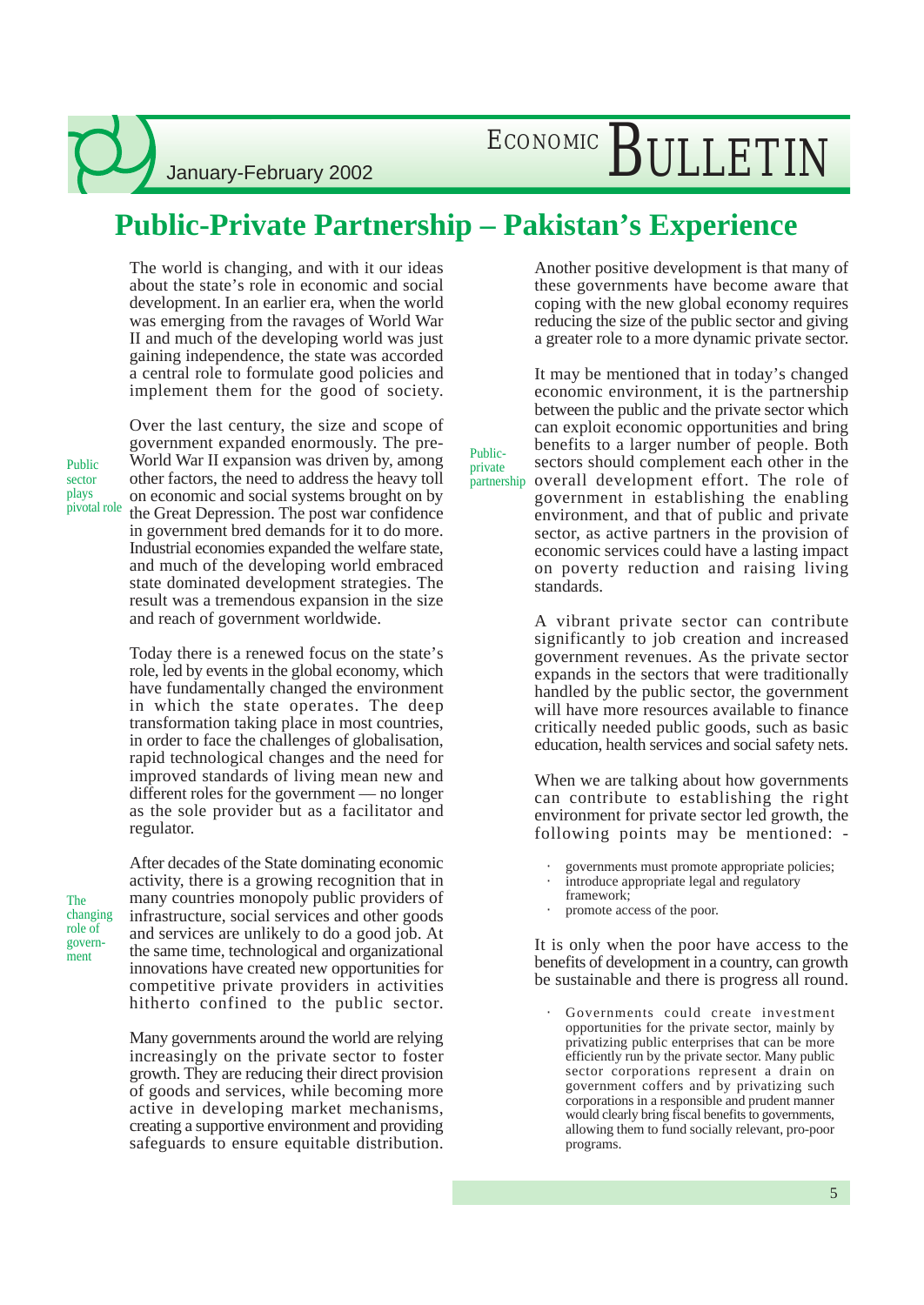Experience worldwide has shown that besides a stable macroeconomic framework and an efficient institutional environment, private sector led growth many a times faces constraints, which include, a cumbersome tax administration, an inefficient judicial system, scarce skilled labour and poor information flow. Removing these constraints is key to forming stronger partnerships with the private sector.

### *Public Private Initiatives in Pakistan*

Economic policies pursued in Pakistan have had a chequered past. At times it has been the public sector which has provided the goods, while at other times, the private sector has played a large part in the development process.

the financial sector

Publicprivate

ion in social sector

For instance, in the industrial area, the government played an important positive role by establishing Pakistan Industrial Development Corporation and Pakistan Industrial Credit & Investment Corporation in the 1950s. By providing the critically needed capital, the industrialisation process was initiated. Later the public sector withdrew in favour of the private sector.

The private sector led growth in industry and the economy through much of the 1960s and 1980s, while the public sector dominated in the 1970s. During the 1970s the manufacturing sector saw a rise in public investment, which was directed largely at the heavy industries of steel, cement, fertilizers and chemicals. While the large scale manufacturing sector performed sluggishly during the period, there was a diversion of private investment to small scale enterprises. Most of the growth and expansion that took place during the 1970s stemmed from small scale industry.

The 1990s ushered in a new era for the private sector, with more emphasis on deregulation, privatisation and liberalisation. Fiscal incentives introduced were meant to encourage the flow of private investment, which had been reduced since nationalisation. New era of the 90s

Private sector has now been involved in areas, which were hitherto the exclusive terrain of the sector in oil public sector. For instance, in the oil  $\&$  gas sector, the government is redefining its role and disinvesting its interests in existing ventures. Private & gas

# ECONOMIC BULLETIN

Privatisation of fuel sector entities viz Sui Northern Gas Pipeline Ltd, Sui Southern Gas Pipeline Ltd and Oil & Gas Development Corporation, Pakistan Telecommunications etc is underway.

Similarly the financial sector has seen an interplay of public/private sectors. The 1950s and 60s saw banks being established and operated by the private sector. Due to malpractices that crept in the banking sector, the Bank Nationalisation Ordinance was Changes in

promulgated in 1974. Of the four largest banks in Pakistan then, only one was state controlled, while the other three were owned by industrial families. 14 banks were nationalised, of which 13 were merged into five.

Twenty years down the road, two of the banks have been privatised and two of the remaining three are scheduled to be returned to the private sector and more private banks have since been established.

It is generally acknowledged that the process of building partnership between the public and private sector is rendered difficult by the general climate of mistrust and lack of confidence that prevails between the two parties. At times the private sector is seen as being motivated primarily by profit maximization considerations in conflict with the objective of increasing say the outreach of health services to essentially poor un-served populations at relatively low cost. On the other hand, the private sector sees the government as being restricted by bureaucratic red tape which tends to slowdown decisions and retard innovation.

Despite good economic growth, Pakistan with its centrally planned, government run delivery systems and history of under-investment in social services, rates below countries with comparable economies in the areas of education, fertility, nutrition and health. Pakistan has now embarked on a national Social Action Program that encourages individual communities to improve social services themselves, with the ultimate aim of bringing the country's social indicators into line with its high level of economic achievement. participat-

Public investment in the 70s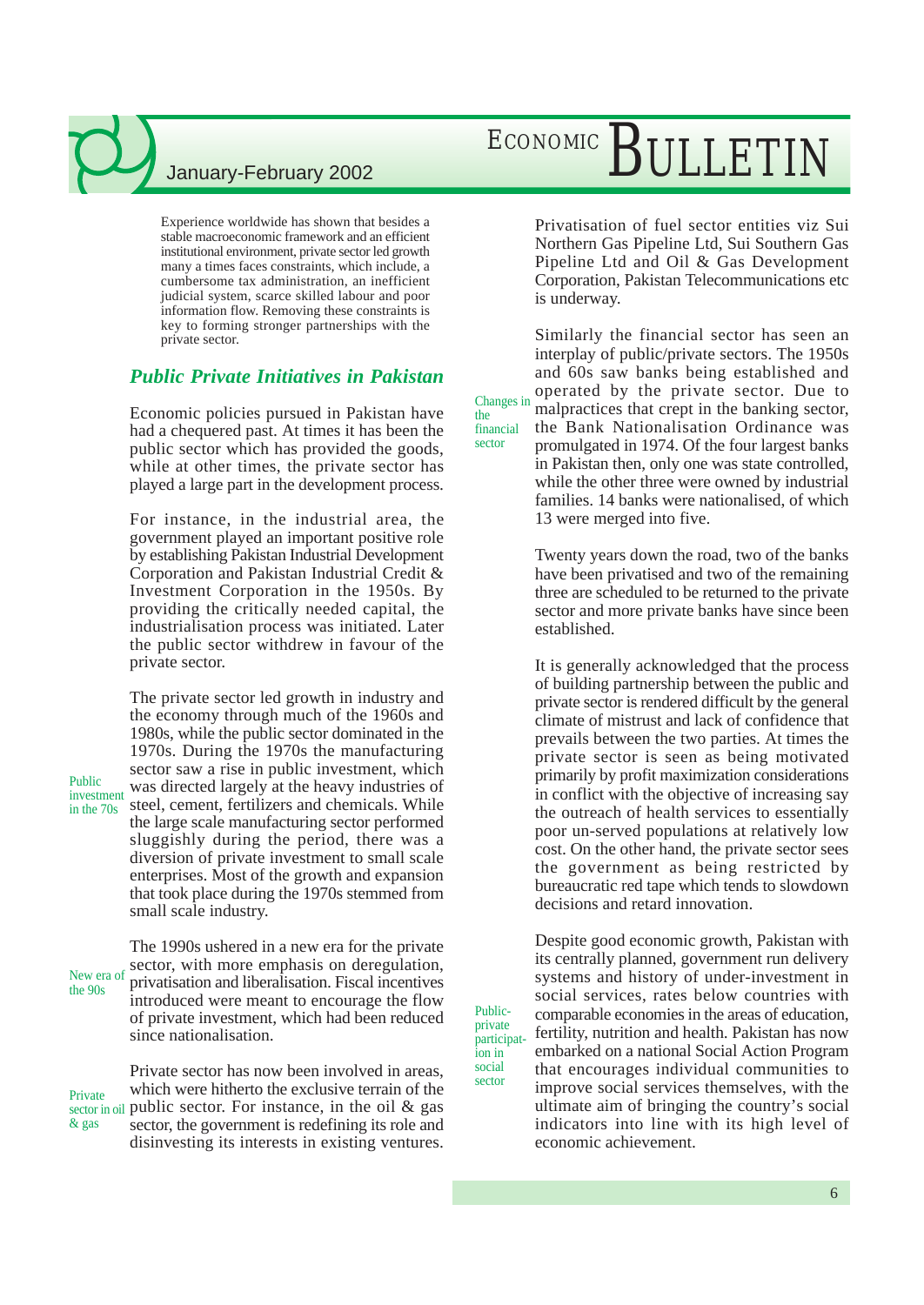Pakistan is committed to increase national investment in the social services and to promote the idea of smaller, healthier, better educated families. Under the plan, Pakistan will decentralize the delivery of social services; enter into annual agreements with private service providers.

Perhaps the most innovative feature of Pakistan's Social Action Program is its emphasis on participatory development. Through nongovernmental organizations and other private institutions, it encourages local people to initiate projects to improve social services within their own community.

In Pakistan, the private health sector is large, as in most developing countries. It is a thriving sector with private spending accounting for almost 70% of all health expenditures. This sector is dominated by private clinics managed by general practitioners (almost 25% in the private sector, the remaining 75% in government facilities). The private sector provides more extensive health services than the public sector, non-governmental organizations (NGOs) are playing a more important role in the population planning and preventive health areas.

There are examples of NGOs providing state of the art curative health facilities setup and operated by trusts and foundations, usually on government land provided at low cost and with customs duty exemptions on machinery and income tax exemptions. Two such large initiatives are the Al-Shifa Trust Hospital in Islamabad and Shaukat Khanum Cancer Hospital in Lahore. In addition, there are 104 hospitals operated by NGOs. NGOs are also playing a more important role in the population planning and preventive health areas.

Mention may be made of the success of public private partnership between the Frontier Medical College (FMC) in Abbottabad and the District Headquarters Hospital in Manshera in the province of NWFP. The private sector partner is the Frontier Medical College, located in Abbottabad, while the partnership of FMC is

# ECONOMIC BULLETIN

legally with the government of NWFP, which owns the District Headquarters Hospital in Manshera, the effective partner. The strength of the public sector partner consists primarily of its ability to make available at least a minimum package of medical services to all, including the poor, at relatively low cost.

In the education sector, it is both the public and private sector which contribute. Even though the public school network is extensive, it cannot meet the demands placed on it. Private schools offer a quality of service which ranges from a level marginally higher than government schools to that comparable to the best available abroad. Partnership education

in the

sector

There are primary education programs initiated by the USAID, which was later extended by the World Bank, whose objectives are to increase access, equity and efficiency particularly in the more backward areas of the province of Balochistan. Nearly 300 home based schools were established in the coastal district of Balochistan and have been successful in improving access to girls.

The Orangi Pilot Project has established home based schools in Orangi, a squatter settlement in Karachi. There are many instances where education in the country is provided by both public and private sector.

### *Conclusion*

It is not for the public sector alone to do the task, or for that matter the private sector, it is only through an interface of both. The public sector is required to provide the enabling environment through its economic policies and also by investing in the development of the infrastructure. Given such policies and the necessary incentives, it is the private sector which will take up the challenge and perform its due role. One cannot work in isolation of the other. It is their partnership which can bring about a meaningful change in the overall economy and meet today's challenges arising out of a changed economic scenario.

Private health sector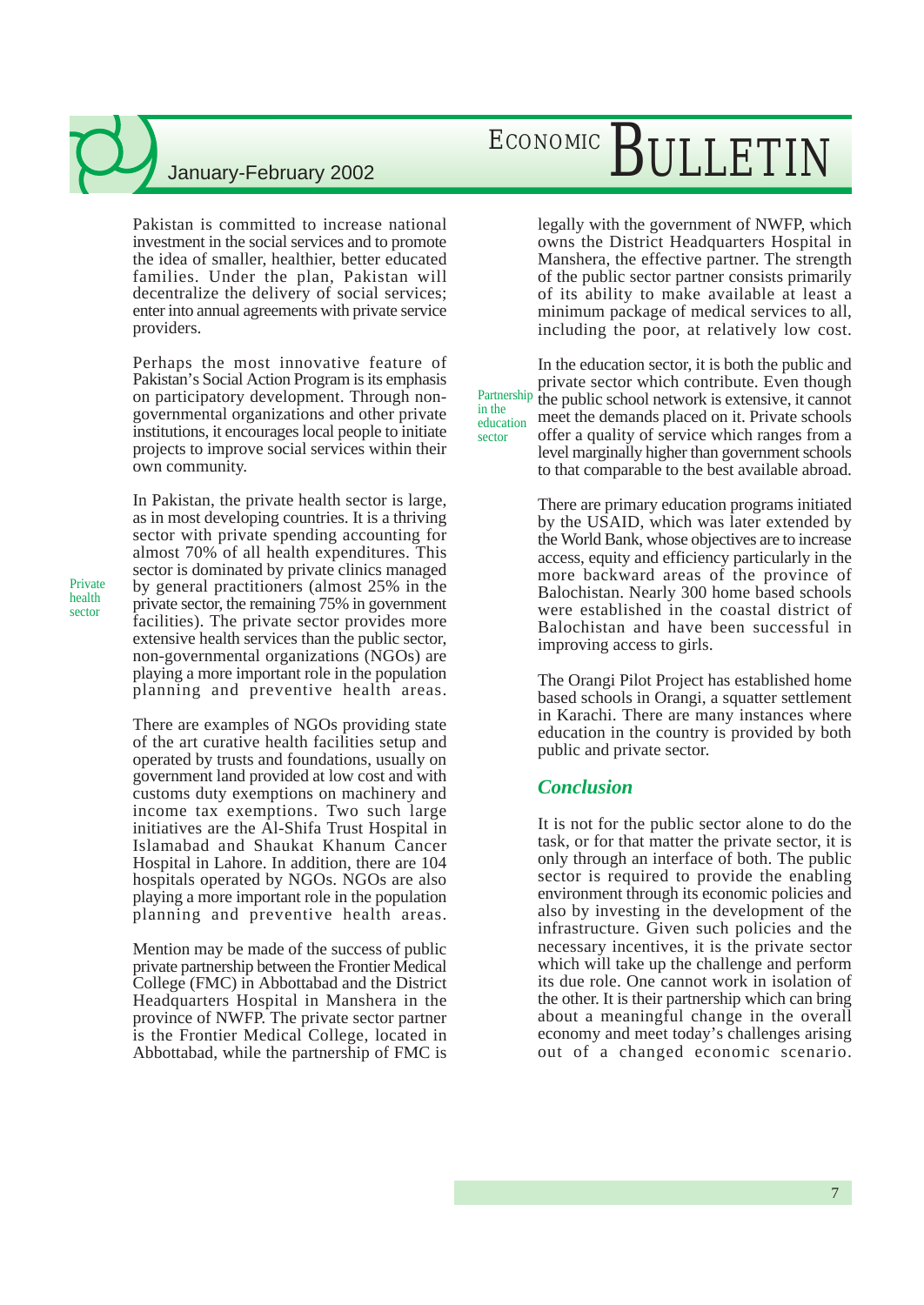ECONOMIC BULLETIN

### **EURO –– Implications of the New Currency**

Implications for Pakistan

Euro arrives Three years after its birth as a currency  $-$  a financial instrument used by banks and traders, but not by ordinary citizens, the Euro became a tangible reality shared by 300 million inhabitants of the 12 eurozone countries from January 1, 2002.

January-February 2002

The event marked the final step in European economic and monetary union, a process begun in 1990, as a way to revitalize economic integration and as a further step in the achievement of even closer union in Europe. It reflects a remarkable achievement given the number of countries involved, the size of their economies and population. It also clearly demonstrated the ability of the member countries to meet the Maastricht Treaty stipulated criteria.

The introduction of the Euro has created a huge common currency area, with a weight in world economy that is rivaled only by the US. For the Euro area itself, the new common currency has done away with exchange rate uncertainty and the disruptive impact of exchange rate realignments on intra-European trade.

The euro will have implications not only for the EU member states, but also for other countries in the world. Countries would be affected in different ways, the extent would vary from case to case, depending on factors like the intensity of a country's trade and financial relations with the euro area, its access to international capital markets or the exchange rate policy of its authorities.

Perhaps one of the major routes through which the introduction of the euro will affect economic conditions, would be via these countries international trade relations with the euro area. The introduction of the new currency is expected to bring efficiency gains, for having to deal with only one currency will reduce the cost of converting one currency to another and eliminating exchange rates between European countries, eliminates the risks of unforeseen exchange rate revaluations or devaluations. Before the euro, it was difficult for a European customer to know whether a shirt that he was buying was cheaper in Deutsche mark or the Italian lira. Now with a single currency the pricing has become transparent.

Macroeconomic stability effects, arising both from the elimination of intra-EU exchange rates and from greater discipline in monetary and fiscal policies will give a substantial growth impetus to the countries of the EU. This means an increase in demand for goods and services and hence increase in exports from its trading partners.

As a result, the EU demand for imports from non-EU countries will also be boosted. This will however, depend on the share of the EU as a market for a third country's exports. Market access has been made easier with a single system.

European Union is the second largest market for Pakistan's exports after the US. In 2000- 01, Pakistan's trade with the 12 member eurozone is estimated at around \$2.9 billion; where exports are estimated at \$1.75 billion and imports at \$1.17 billion. Of these 12 euromembers, Pakistan's trade is concentrated with Germany, France, the Netherlands and Italy.

Trading partners of the European Union like Pakistan would gain from a single currency depending on whether the gains from reduced transaction cost, the elimination of exchange rate instability and greater price transparency because of the direct comparability of prices/wages will increase competition across Europe, outweighs the losses of cost of introducing the new currency and possible macroeconomic adjustment costs.

Earlier in January, the European Union had removed 15% tariffs from exports from Pakistan, which should help enlarge exports from the country and directly have a favourable impact on the balance of payments and on forex reserves. The removal of duties was provided to Pakistani exporters under the Generalised System of Preference.

The EU has also increased quotas by 15% on value added goods from Pakistan. Of the total textile exports from Pakistan, 40% is contributed by yarn and fabrics and the remaining is from value added products. Removal of quotas should help provide exporters room to enhance exports.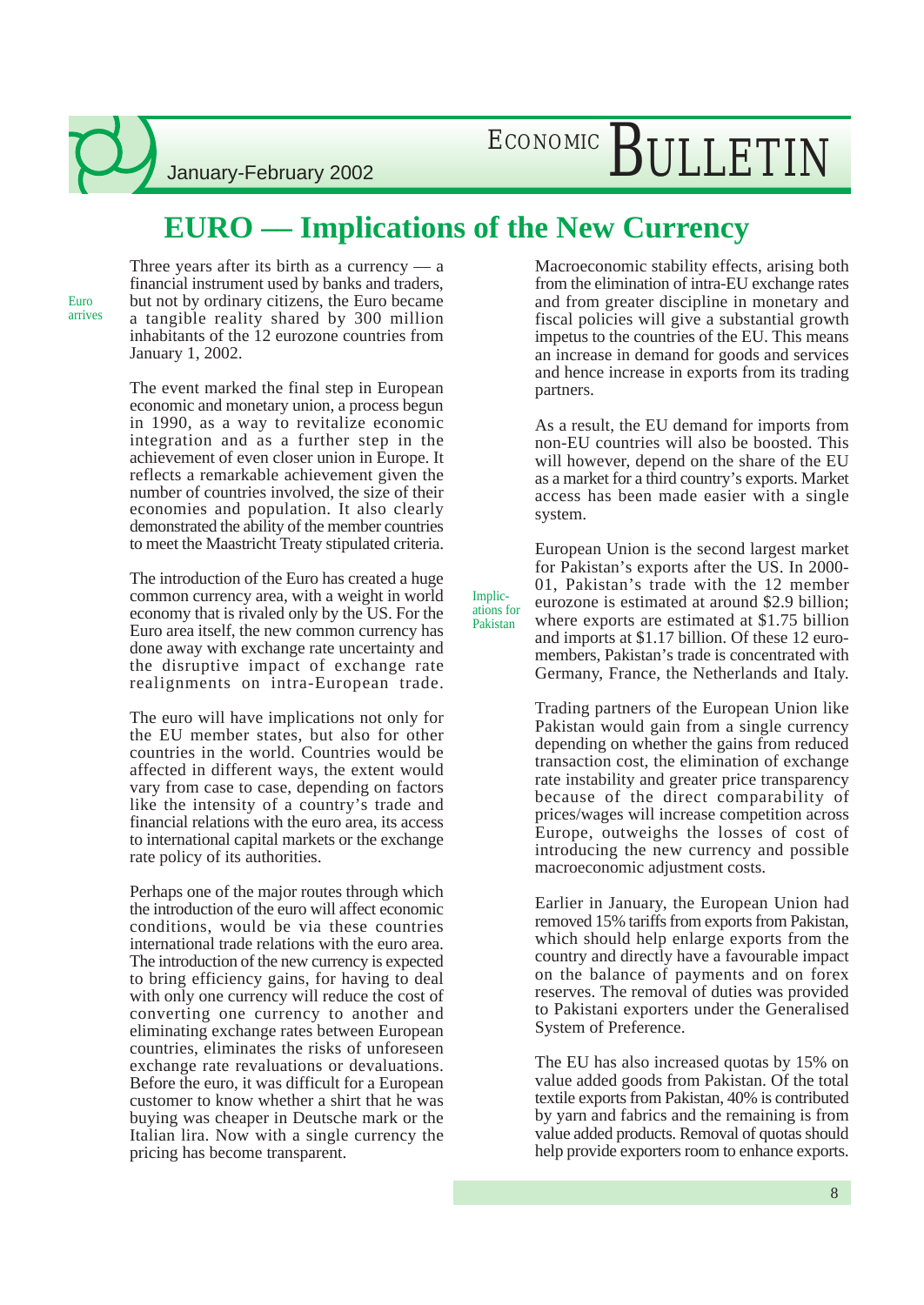If these countries show better performance, their demand for goods and services will rise and Pakistan is in a position to take advantage of increasing its trade with the eurozone members. Unlike the US whose market is homogenized, in the euro area are countries like France and Germany whose markets differ to that of say for instance Spain or Portugal. Pakistan can easily tailor its exports to take advantage of these different markets.

Traders –– both exporters and importers have a preference for a currency which can easily be bought and sold on financial markets, with low transaction costs, and/or for a currency with a high degree of acceptability for other transactions.

The European Commission in a paper *"The Implications of the introduction of the Euro for non-EU countries, July 1998"* has talked about the future use of the euro as an international currency in world trade. In 1995, 24.8% of world exports were expressed in the four main EU currencies participating in the euro area (DM 13.2%, FRF 5.5%, NG 2.8% and ITL world trade 3.3%). By adding some of the remaining EU currencies of the eurozone will raise this figure by a few more percentage points. However, intra-eurozone trade becomes domestic trade after the euro's introduction, and one cannot say that the above ratio will rise purely as a result of the mechanical effect of replacing the existing national currencies by the euro.

Euro and

The creation of a single currency will bring a reduction of transaction costs and the elimination of exchange rate risk, within the euro area, which together with other elements linked to the creation of EMU, will lead to increased competitiveness of euro area countries. In some cases, trade between the countries of the euro area will replace certain import flows from outside the EU. Also in non-EU countries, some imports from non-euro area countries may be replaced by imports from within the euro area as a result of this higher degree of competitiveness. Over time, this will probably also lead to an increase of the share of the euro in international trade.

In the decade of the 1960s, 70s and early 1980s, the US dollar was the only vehicle currency, while the German mark emerged as a second vehicle currency during the 1980s. The US

# ECONOMIC BULLETIN

dollar continues to serve as a global vehicle currency, while the role of the German mark is largely limited to trade between the currencies of EU. (A vehicle currency performs the same function on the foreign exchange market as money on the goods market: instead of exchanging currency *x* directly into currency on foreign *y*, currency *x* is exchanged into currency *z*, which is then exchanged into currency *y*). This type of operation is preferred by foreign exchange operators if the sum of the transaction costs of the two transactions through the vehicle currency is lower than the transaction costs of the direct exchange. Euro as a exchange

vehicle currency

markets

Euro in private portfolio holdings

The future role of the euro as a vehicle currency will depend on the size of the transaction costs associated with exchanging the euro. The large size of the euro market will likely result in a lower transaction cost and should therefore increase the euro's potential as a vehicle currency as compared to that of the existing national currencies. The euro's potential role as a vehicle currency is expected to be developed gradually.

With the introduction of the euro, a large single currency financial market has been created. The market is expected to grow and develop, given the large size of the euro area, the elimination of the exchange rate risk between participating countries and the existence of a single monetary policy.

While the combined equity markets of the EU members is relatively small compared to the US market, it is nevertheless expected to grow as investors who had been earlier limited by currency risk to invest in equities in their home markets will now with a single euro denominated market be able to seek investment opportunities across the euro zone.

The new currency is expected to enlarge the euro denominated government securities market. International portfolios will also see some diversification. Statistics show that between 1981 and 1995 European currencies share of the world private portfolio increased from 13% to 37%, while the dollar's share fell from 67% to approximately 40%.

The share of the US dollar in official currency reserves declined from 76.1% in 1973 to 63.7% in 1996. During these years the share of the Euro as a reserve currency

9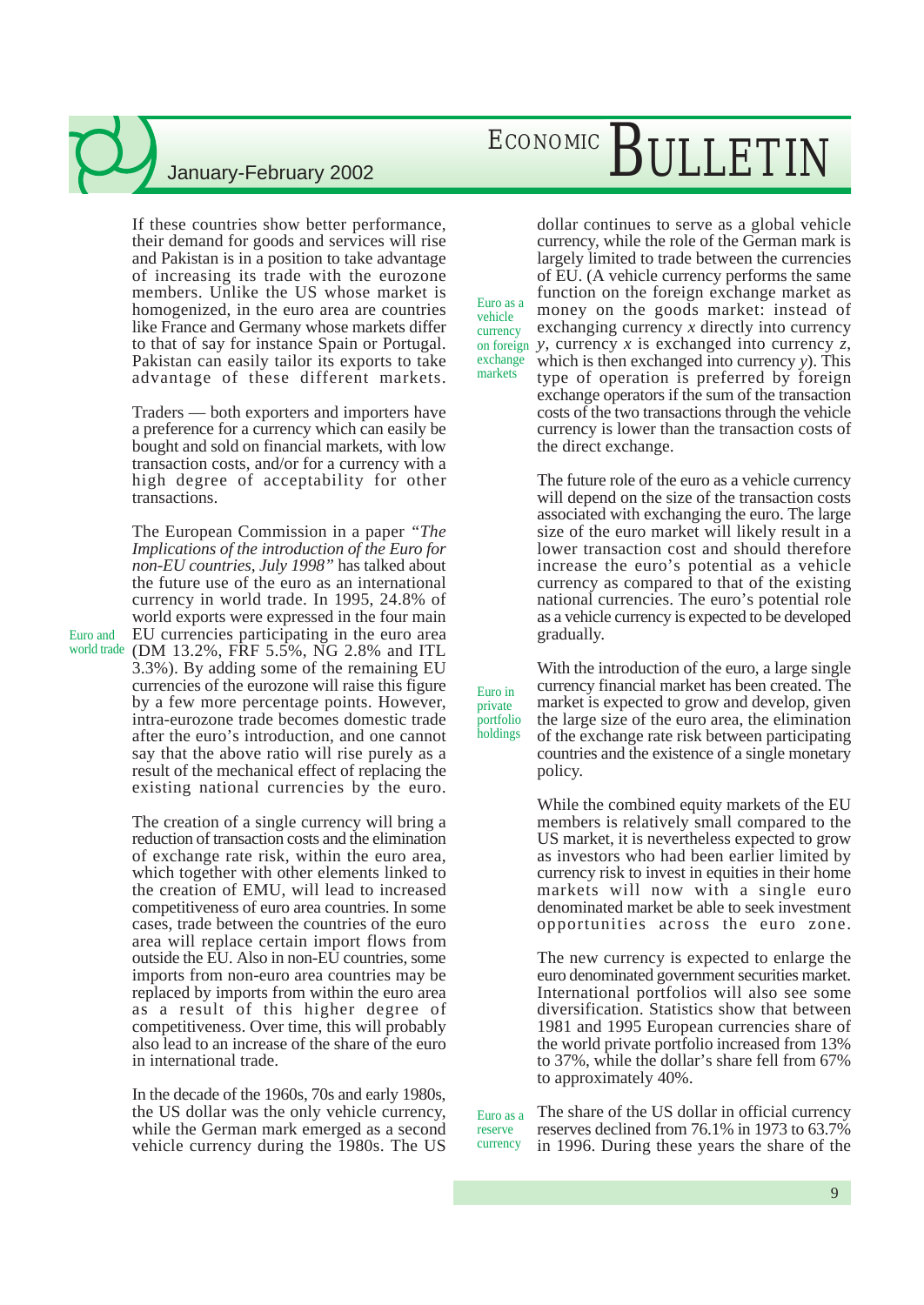four main EU currencies, pound sterling, Deutsche mark, French franc and Dutch guilder increased from 14.3% to 25.7%, in official reserve holdings. The fact that the euro area is no longer a zone of currency turbulence is already a strong contribution to greater stability in the international monetary system. Given the economic potential of Europe, the euro can develop into a major international reserve currency.

The currency composition of central banks reserve holdings depends on:

- the country's exchange rate arrangement,
- the direction and currency composition of its trade flows and
- the currency denomination of its debt

--

As mentioned above, the role of the euro as an exchange rate anchor for non-EU countries is expected to gradually increase over time. Also

# ECONOMIC BULLETIN

its importance as a reserve asset will gradually increase. As developing countries trade flows with the euro area grows, and also the denomination of these trade flows will increasingly be based on the euro, this may be an incentive for augmenting the share of the euro in their international currency reserves.

As Europe has a large share in total world trade, euros will be needed to pay for the imports and central banks of various countries will be maintaining a certain portion of their reserves in euro.

In Pakistan, the State Bank of Pakistan has to purchase some European currencies to make payments. By maintaining euro as reserve currency, there will be some reduction in the cost of maintaining various currencies as euro will be used for making multi country trade related payment.

#### *Box Summary of Main Events 1*

--

1951 The six founders –– Belgium, France, Germany, Italy, Luxembourg, the Netherlands create the European Coal & Steel Community.

- 1957 European Economic Community (EEC) created.
- 1970 Werner report recommends methodology for economic and monetary union and the creation of a single currency.
- 1972 EEC members agree for launching of monetary union.
- 1973 Denmark, Ireland and Britain join the EEC.
- 1979 Creation of the European monetary system and exchange rate mechanism.
- 1981 Greece joins.
- 1985 EU Commission President Jacques Delors launches the single market program to remove all remaining obstacles to internal trade by 1993 and setting in motion a process leading to the drafting of the Maastricht Treaty on European Union.
- 1986 Spain and Portugal join the EEC.
- 1990 West and East Germany are unified.
- 1990 Stage one of the single currency process begins in July.
- 1993 Maastricht treaty on European Union takes effect.
- 1994 Stage two of EMU begins on January 1, leading to the creation of the European Monetary Institute.
- 1998 Eleven of the 15 EU countries qualify to participate in the eurozone on the basis of five key criteria requiring convergence and control of interest rates, inflation, public deficits & debt, and the exchange rate; as well as general performance in terms of such maters as integration of market and unit labour costs.

The 11 countries are: *Austria, Belgium, Finland, France, Germany, Ireland, Luxembourg, Italy, the Netherlands, Portugal and Spain*. Britain, Greece and Sweden are not included.

- 1999 Euro becomes the official currency in the eleven participating countries.
- 2000 Greece becomes the 12th member of the eurozone on January 1.
- 2001 On December 31 at midnight, euro notes and coins are introduced in the 12 eurozone countres. 2002 The legal tender status of national banks and coins is canceled. This marks the end of the dual circulation
- Feb 28 period which started on January 1, 2001.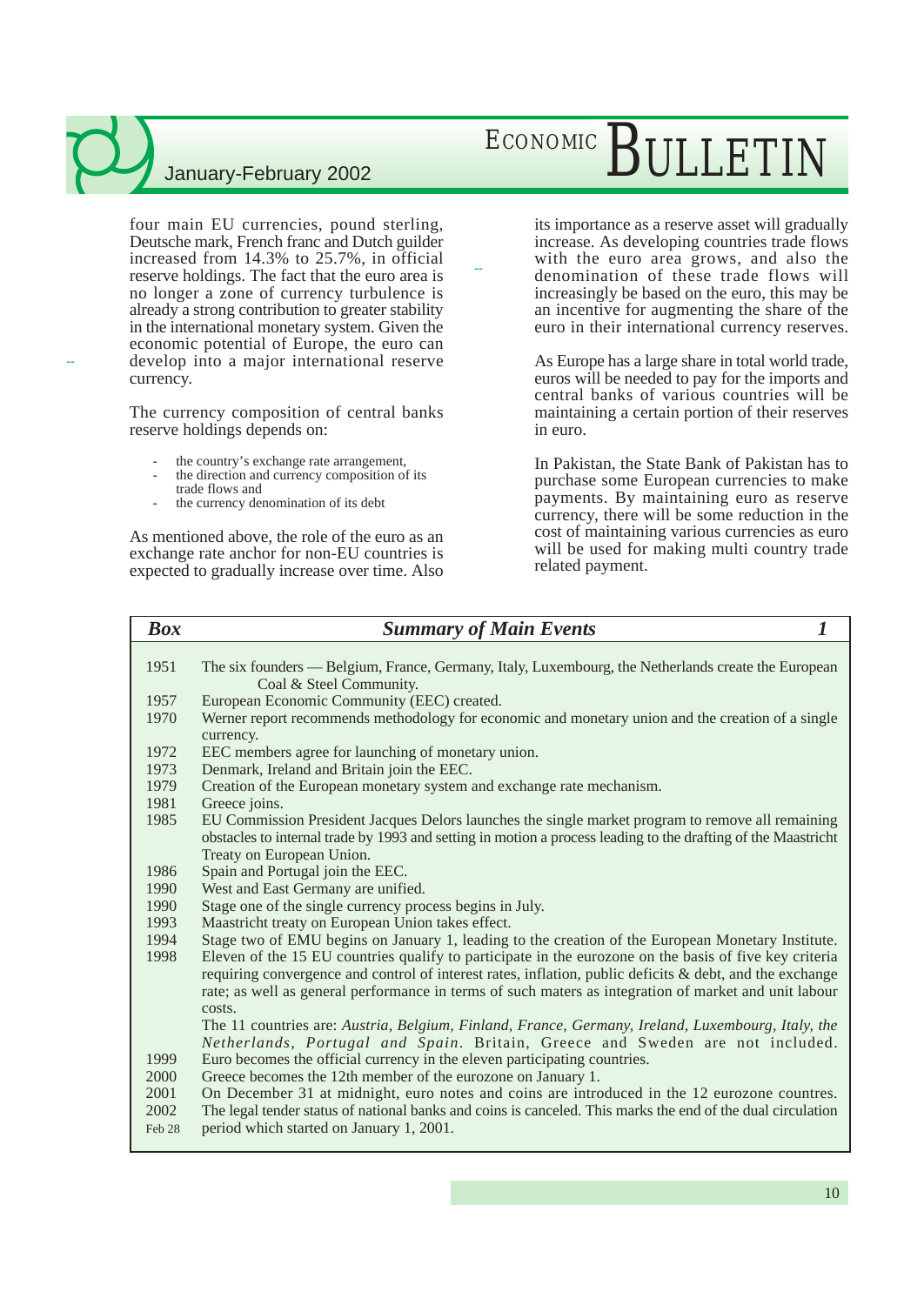ECONOMIC BULLETIN

### January-February 2002

### **Consumer Banking in Pakistan**

Emphasis on consumer banking

Foreign banks in the lead

The banking and financial services sector in Pakistan comprises of the commercial banks and the non-banking financial institutions including Development Financial Institutions (DFIs), Leasing Companies, Modarabas and Investment Banks. They are controlled and regulated by the State Bank of Pakistan. Beginning 1990, the government has introduced various reforms in the financial services sector and enhanced the level of autonomy enjoyed by the central bank. As the number of banks operating in Pakistan increased, competition amongst 42 commercial banks (24 domestic and 18 foreign) has also increased.

Increased competition amongst banks

> Previously all the large five banks were stateowned, but now two (Muslim Commercial Bank and Allied Bank Limited) have been privatized, while National Bank of Pakistan, Habib Bank and United Bank, control more than 50% of the entire banking sector's deposits and advances.

> In recent years, the banking sector in general, has shown good progress. Five large banks alongwith small local and foreign banks dominate the banking sector. Inspite of a large branch distribution network and customer base, retail banking is in the initial stages with few value added services for customers, as main focus continues on mobilization of deposits. In Pakistan, currently the products of retail banking are restricted to commercial and personal loans, credit cards and ATMs.

> With the privatisation program that began in 1991, banks are facing increasing competition. The banks (particularly privatized, small and foreign) are incorporating innovative approaches to their traditional commercial banking functions. They are moving away from their conventional products of saving and current accounts and are trying to establish niche markets such as in credit cards, travelers cheques, ATMs, house and vehicle loans and repo transactions.

> Pakistani banks (particularly the 3NCBs) are still focusing on conventional lending – and much of that is sector-specific, unlike those in the developed countries, whose exposures include real estate and stock market. These banks are engaged predominantly in corporate lending, and in various forms of concessional lending to the trade sector, financing machinery etc. They are the main sources of short and medium term credit for domestic investment.

The three Nationalised Commercial Banks (NCBs) in the public sector are in the process of major restructuring. The problem of overstaffing, inefficiency and large nonperforming loans (NPLs) in these banks, has been a major impediment in efforts to introduce innovative products and services. The privatized Muslim Commercial Bank, some domestic private banks (particularly Askari Commercial Bank, Bank Al-Falah and Union Bank) and foreign banks (Citibank and Standard Chartered Bank in particular), despite tough competition with NCBs, have shown substantial progress over the past five years. They are providing better customer services. The foreign banks, in particular, are playing a significant role by incorporating new technologies and providing better quality services.

In the post nuclear period, when people's confidence was at a low ebb because of freezing of foreign currency accounts, some banks introduced lucrative schemes to attract money converted into rupees. These schemes proved successful. Such schemes were however, phased out by December 1999. With the loss of dollar deposits, after the freezing of foreign currency accounts in May 1998, and given the general economic environment, some foreign banks downsized their operations, while some large foreign banks re-positioned their business.

Foreign banks in recent years are offering more consumer-oriented packages, which were not available in the past. They are now offering facilities, such as the payment of utility bills, payment of the account holder's children school fees, credit card bills, personal loans, mortgaged and car financing amongst various other schemes. To diversify their lending portfolio these banks have dipped deeper into the domestic market, by entering into alliances with local banks and firms.

Consumer banking originated in the US and Europe in the 1930s and 1940s. Initially large regional and local banks issued proprietary cards and home loans to retail customers. Large US and European banks expanded their consumer banking operations in Asia Pacific in the early 1980s. In early 1990s India, South Asia and Middle East became the focus of consumer banking.

Citibank pioneered the development of consumer banking in Pakistan and in 1993 became the first foreign bank to offer a comprehensive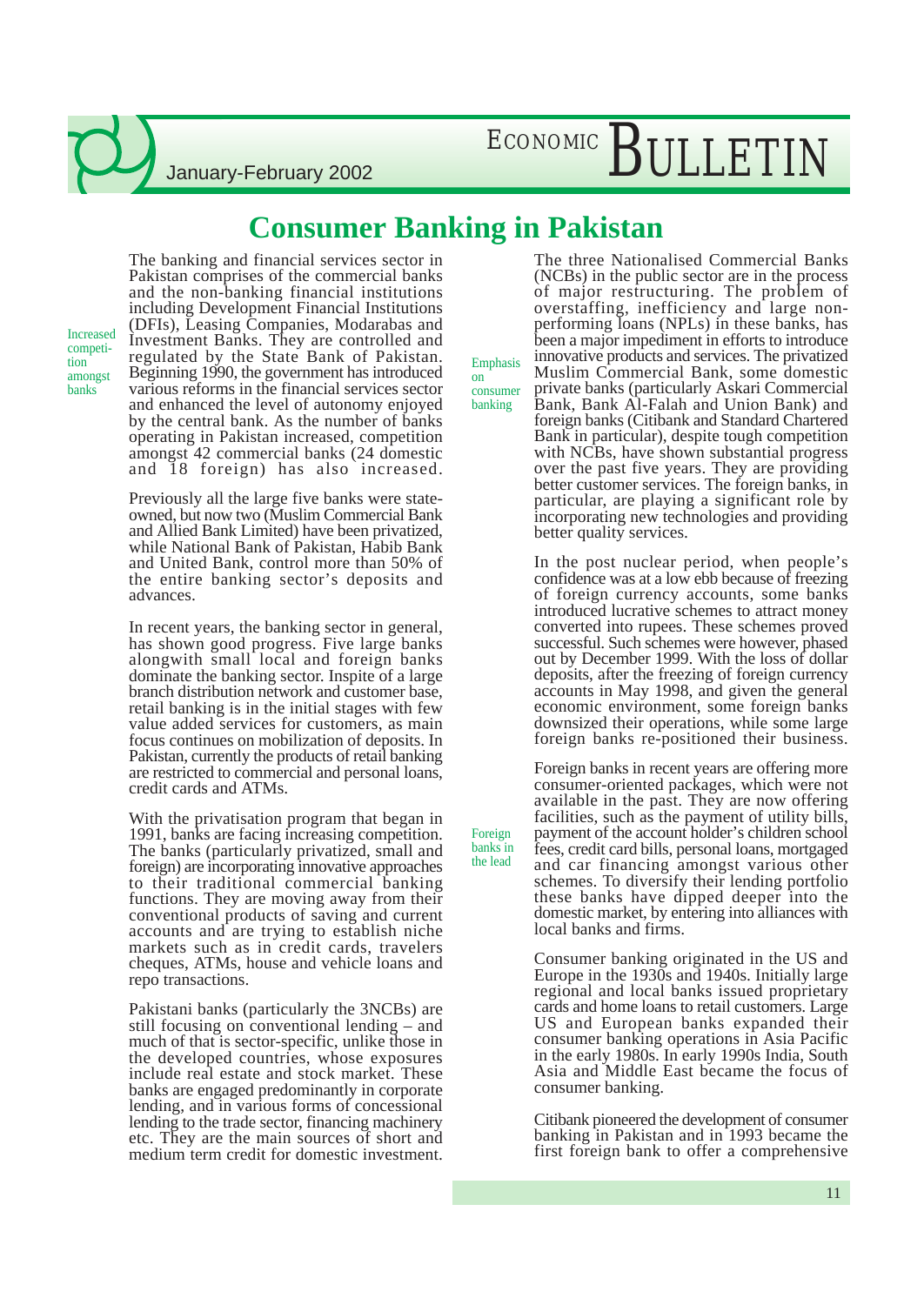programme for automobile loans and individual mortgages. Today it is offering a wide range of schemes to individuals and small consumers. These include tele-banking, credit cards, auto and home loans and business finance.

ABN Amro, the first foreign bank to enter Pakistan markets in 1948, has over the last 4 years, significantly enhanced its profits in Pakistan, and is now comfortably ranked amongst the top 3 foreign banks in the domestic market. The Bank structured innovative products for clients seeking diverse modes of finance in a highly competitive banking environment. It offers a large range of commercial, retail and investment banking products

The Standard Chartered, competes with Citibank and ABN Amro in the marketing of consumer banking products. It also offers various products to small individual customer. All the three banks have a wide network of ATMs and are providing quality services to a growing consumer base. Their auto loans, home loans and business finance schemes are very much popular. These foreign banks have now entered into utility bills payment business, enabling their clients to pay their utility bills in a more congenial environment.

Among the privatized banks, Muslim Commercial Bank is catering to the financial requirements of its customers. It is marketing some consumer-based products like credit cards, funds transfer facility via its large ATM network, and providing various savings schemes. It recently launched Pyara Ghar – a housing finance scheme and Car Cash, an auto loan scheme. Askari Commercial Bank amongst the private banks, is aggressively marketing some consumer products like credit cards, phone banking services, car leasing and a growing ATM network facilities.

Among the NCBs, the National Bank of Pakistan is providing various services like, ATMs, Travellers Cheques, payment orders, collection of utility bills, faster transfer of remittances to its 8.5 million clients. With the strength of a large customer base, it is in an advantageous position to cultivate and expand this relationship.

National Bank developing retail banking

Private banks competiting

> The Bank has embarked upon a program to build the infrastructure, and tailor it to meet the requirements of its growing clientele. A new full-fledged Commercial & Retail Banking Group has been set up at the Head Office, where professionals have been hired to develop this function of the Bank. They have devised a new

# ECONOMIC BULLETIN

strategy and will soon be coming up as a retail bank in the fraternity of local banks. The new group will be fully IT supported.

Process of delayering begun at the Bank is a shot in the arm, as now the turnaround time will be minimized. Studies are in progress for the lunching of various consumer products such as auto financing, house financing, personal loans, etc. In the past, National Bank issued Master and Visa Cards. Due to lack of infrastructure and related facilities it had to close it. Decisions are being taken prudently, so new products that come to the market are on a sustainable basis.

United Bank Limited is also offering products for its customers. It was among the few who had launched a credit card schemes in the sixties. It recently entered into consumer banking in the UAE, with two schemes offering attractive incentives. Tez Raftaar remit and gain, is to promote remittances through the banking channel. The bank's second scheme Personal Loan Assistant (Plan) offers loans against salary. As an incentive, the bank is processing the loan without any fee and is charging reduced interest rates on the loan. offered by

Habib Bank is also providing ATM facility but HBL offers on a limited scale. Lately it has launched auto loans and house finance facilities to enhance consumer base. schemes

> In the field of consumer banking, car leasing has been a success. A House Refinance Window has also been set up at the State Bank of Pakistan. The banks have also been allowed to float TFCs to match housing assets with liabilities.

> Consumer banking is so far restricted to major cities like Karachi, Lahore and Islamabad. The consumer banking is tailored to offer a wide array of financial services and facilities to individuals. By raising current purchasing power of the consumers, it increases the demand for goods and services and spurs industrial production. It would also help in documentation of the economy.

Growth of consumer banking is however, constrained by a number of factors. It involves high risk, which local banks are reluctant to take; there is absence of credit culture and the legal framework/regulations are not favourable for lending. Current downward trend in interest rates, opening up of new business avenues, emphasis on housing, small and medium enterprises and micro finance, increased competition and improving economic indicators are likely to help in future consumer banking growth.

Factors constraining growth

Schemes

UBL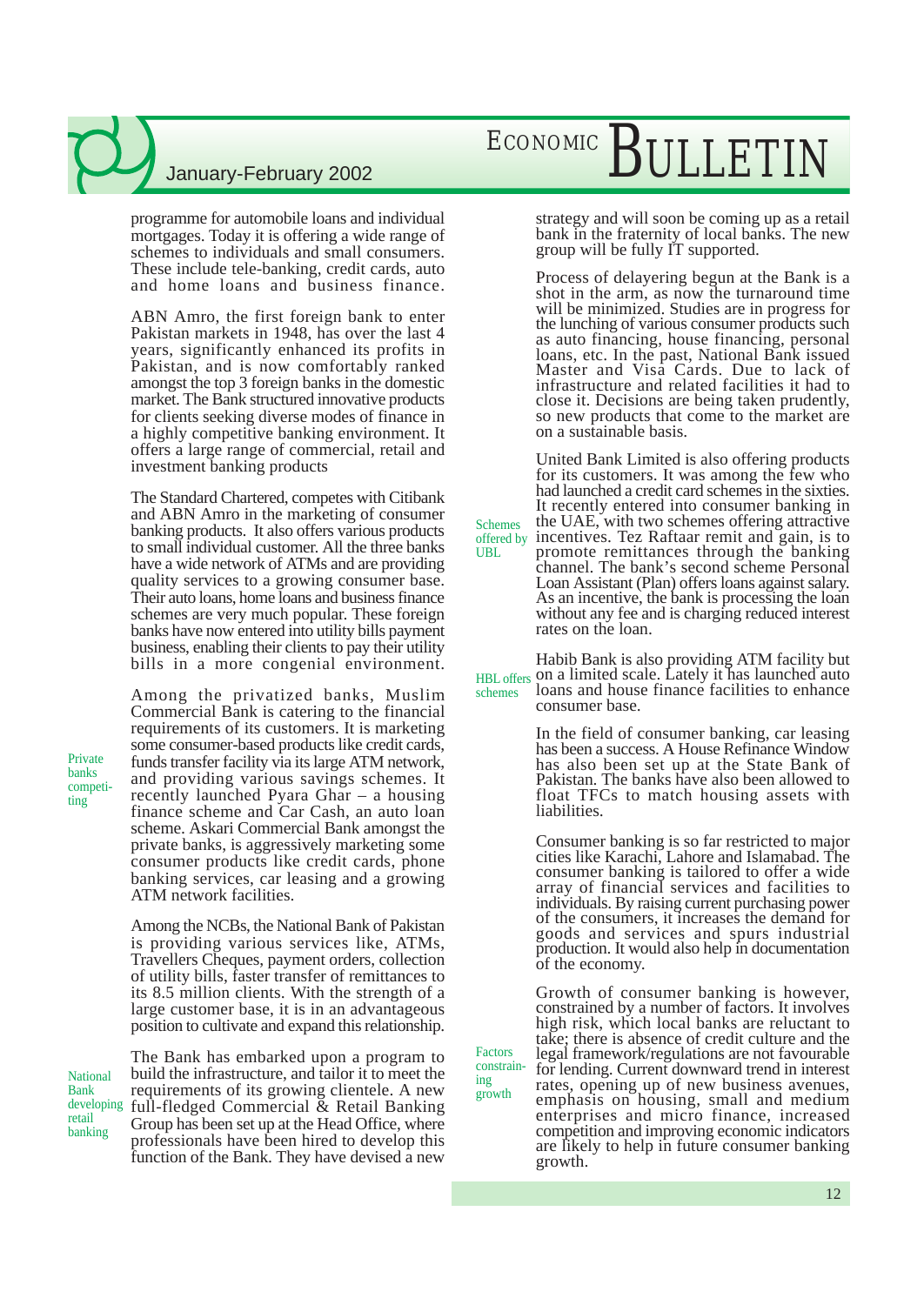# ECONOMIC BULLETIN

### **Pakistan's Cement Sector**

Cement industry consists of 23 plants with an annual production capacity of 16-17 million tonnes. The industry is broadly divided into two distinct geographical regions, north zone and the south zone. The 14 units operating in the north zone have a rated capacity of 12.4 million tons for cement and 11.8 million tons for clinker. The 9 units in the south zone have smaller rated capacities of 4.6 million tons and 4.4 million tons respectively.

### *Demand – Supply Position*

Cement is a basic commodity whose demand is driven by economic activity - infrastructural construction, housing, commercial plazas and is also closely linked to agricultural growth and manufacturing output. Any increase in agricultural growth raises the income level of farmers, who have resources to spend for development purposes.

| Statement Showing Rated Capacity & Cement Despatches |  |
|------------------------------------------------------|--|
| From July 2001 to June 2002                          |  |

Falling demand

#### *North Zone*

| Sr.                                                         |                                                                                                                                                                                                                                                  | Rated Capacities (in 000)                                                     |                                                                               | <b>Total</b>                                                                                      | Average                                                                                 | $%$ of                                                                                 |  |
|-------------------------------------------------------------|--------------------------------------------------------------------------------------------------------------------------------------------------------------------------------------------------------------------------------------------------|-------------------------------------------------------------------------------|-------------------------------------------------------------------------------|---------------------------------------------------------------------------------------------------|-----------------------------------------------------------------------------------------|----------------------------------------------------------------------------------------|--|
| No.                                                         | Name of Unit                                                                                                                                                                                                                                     | Clinker                                                                       | Cement                                                                        | Despatches                                                                                        | Despatches                                                                              | Capacity                                                                               |  |
| 1.<br>2.<br>3.<br>4.<br>5.<br>6.<br>7.<br>8.                | Askari Cement (Wah)<br>Askari Cement (Nzp)<br><b>Bestway Cement</b><br><b>Cherat Cement Co</b><br>Dandot Cement Ltd<br>DG Khan Cement<br>Fauji Cement Co<br><b>Fecto Cement</b>                                                                  | 900<br>600<br>990<br>750<br>480<br>1650<br>900<br>600                         | 945<br>630<br>1039<br>787<br>504<br>1733<br>945<br>630                        | 375.70<br>234.40<br>405.77<br>313.10<br>207.22<br>692.40<br>369.55<br>253.80                      | 46.96<br>29.30<br>50.72<br>39.14<br>25.90<br>86.55<br>46.19<br>31.72                    | 59.63<br>55.81<br>58.55<br>59.64<br>61.67<br>59.94<br>58.66<br>60.13                   |  |
| 9.<br>10.<br>11.<br>12.<br>13.<br>14.                       | <b>Gharibwal Cement</b><br>Kohat Cement Co<br>Lucky Cement Ltd<br>Maple Leaf Cement<br>Mustehkum Cement<br>Pioneer Cement Ltd<br><b>Sub Total</b><br>South Zone                                                                                  | 540<br>540<br>1200<br>1461<br>630<br>600<br>11841                             | 567<br>567<br>1260<br>1534<br>662<br>630<br>12433                             | 223.31<br>229.60<br>489.40<br>611.83<br>243.35<br>4649.43                                         | 27.91<br>28.70<br>61.17<br>76.48<br>30.42<br>581.16                                     | 59.08<br>60.73<br>58.26<br>59.82<br>57.94<br>59.24                                     |  |
| 15.<br>16.<br>17.<br>18.<br>19.<br>20.<br>21.<br>22.<br>23. | <b>AC Rohri Cement</b><br><b>Attock Cement Pak</b><br>Dadabhoy Cement<br>Essa Cement Ltd<br>Javedan Cement<br><b>Pakland Cement</b><br>Pakistan Slag Cement<br><b>Thatta Cement</b><br>Zeal Pak Cement<br><b>Sub Total</b><br><b>Grand Total</b> | 230<br>720<br>450<br>450<br>600<br>480<br>150<br>300<br>1008<br>4388<br>16229 | 242<br>756<br>473<br>473<br>630<br>504<br>158<br>315<br>1058<br>4607<br>17040 | 315.88<br>241.49<br>217.34<br>189.86<br>240.58<br>21.32<br>109.80<br>116.20<br>1452.46<br>6101.77 | 39.49<br>30.19<br>27.17<br>23.73<br>30.07<br>2.67<br>13.73<br>14.53<br>181.58<br>762.74 | 62.68<br>76.66<br>69.00<br>45.21<br>71.60<br>20.30<br>52.29<br>16.47<br>47.29<br>55.88 |  |
|                                                             | Despatches from July 00 to January 01<br>Difference<br>Growth %                                                                                                                                                                                  |                                                                               |                                                                               | 6827.81<br>(726.04)<br>(10.63)                                                                    |                                                                                         |                                                                                        |  |

Source: *Pakistan Cement Manufacturers Association*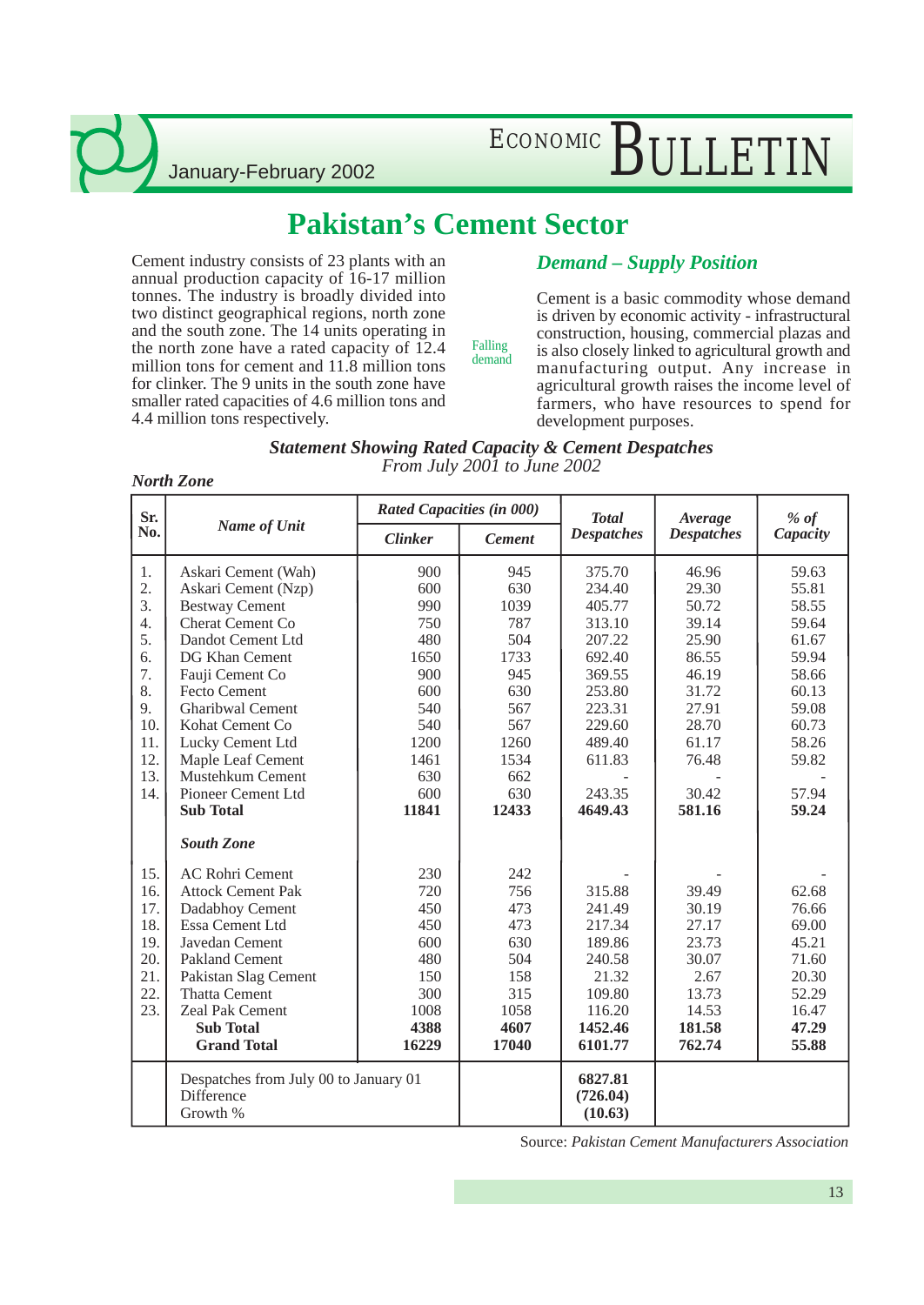Public spending on infrastructure has been badly affected by the government of Pakistan's fiscal crunch, while private sector demand for office space and housing has also floundered, particularly in the commercial capital Karachi. Around 60-70% of the demand for cement originates from the housing sector.

Already in slump, the sector was further hit by the situation emerging after the event of September 11, and the prospect for a turnaround in the construction sector did not happen.

As against an installed capacity of 17.04 million tons, the operational capacity is slightly less at 16.2 million tons because of the closure of Associated Cement and Mustehkum Cement. As total demand in the country for cement is around 10 million tons, it gives an average capacity utilisation of nearly 62%. Despite the excess supply, additional capacities in the cement sector are in the pipeline. Saadi Cement with a capacity of 1800 tons per day is expected to be operational soon. Additional capacity is also expected from Pakland and AWT is also in the process of capacity expansion.

Large idle capacity has been caused by economic slowdown, expansion in capacity beyond demand potential, heavy taxation and frequent price hikes of furnace oil and electricity.

Cement demand has been affected by the changes in the development budgets, which have been slashed year after year. As such the demand for cement in public sector projects has considerably reduced. With the general slowdown in economic activity, private sector investment has also remained sluggish, resulting in a double squeeze on the cement sector.

However, there has been a change and the government is undertaking large infrastructural projects which will increase the demand for cement. These projects, include among others, Gomal/Mirani dams, Greater Thal Canal, Right Bank Outfall Drainage project, Quetta Greater

# ECONOMIC BULLETIN

Water Supply Scheme, Gawadar Coastal Highway, Karachi Northern Bypass and the Gawadar port. It will take 5-10 years but it will directly or indirectly stimulate demand for cement.

#### *Cost of Production*

Furnace oil/ electricity prices

The cement industry pays substantial taxes. Prior to July 00, the industry was paying a fixed central excise duty at Rs.1400/ton on its output,

plus a 15% GST. In FY00-01 budget, the government lowered CED by Rs.400 to Rs.1000 per ton, reducing overall effective taxation. Taxation

> According to estimates, taxes on cement in Pakistan are upto 300 percent higher than other neighbouring countries.

> Cement units in Pakistan presently rely on furnace oil as fuel, which alone constitutes around 35% of the total cost of production. Cost of fuel had risen to Rs.14350/tonne in 2000 compared to Rs.10000/tonne in 1999. Power tariff, which also constitutes about 30% of the cost of production have also been subject to frequent upward revisions and the increase has been much higher during the last five years. These charges have risen from Rs.1.38/kwh in

> 1990 to Rs.2.89/kwh in 1996 and further to Rs.4.29/kwh in 2000. With fuel and electricity prices having risen, gross margins of most cement producers are under pressure.

> Efforts are underway for substituting furnace oil with low cost fuels like natural gas and coal. The second quarterly report for 2001-02 of the State Bank of Pakistan on the State of Pakistan's Economy cites some factors, which inhibit the cement units from using natural gas. These are:-

- existing gas reserves do not allow the country to burn them at a mass level.
- frequent load shedding during winters causes discontinuity in production process.
- rising gas prices inhibits switching over to gas.

Existing plants like Maple Leaf, Gharibwal and Dandot were using gas, but were facing

Excess capacity

Demand to rise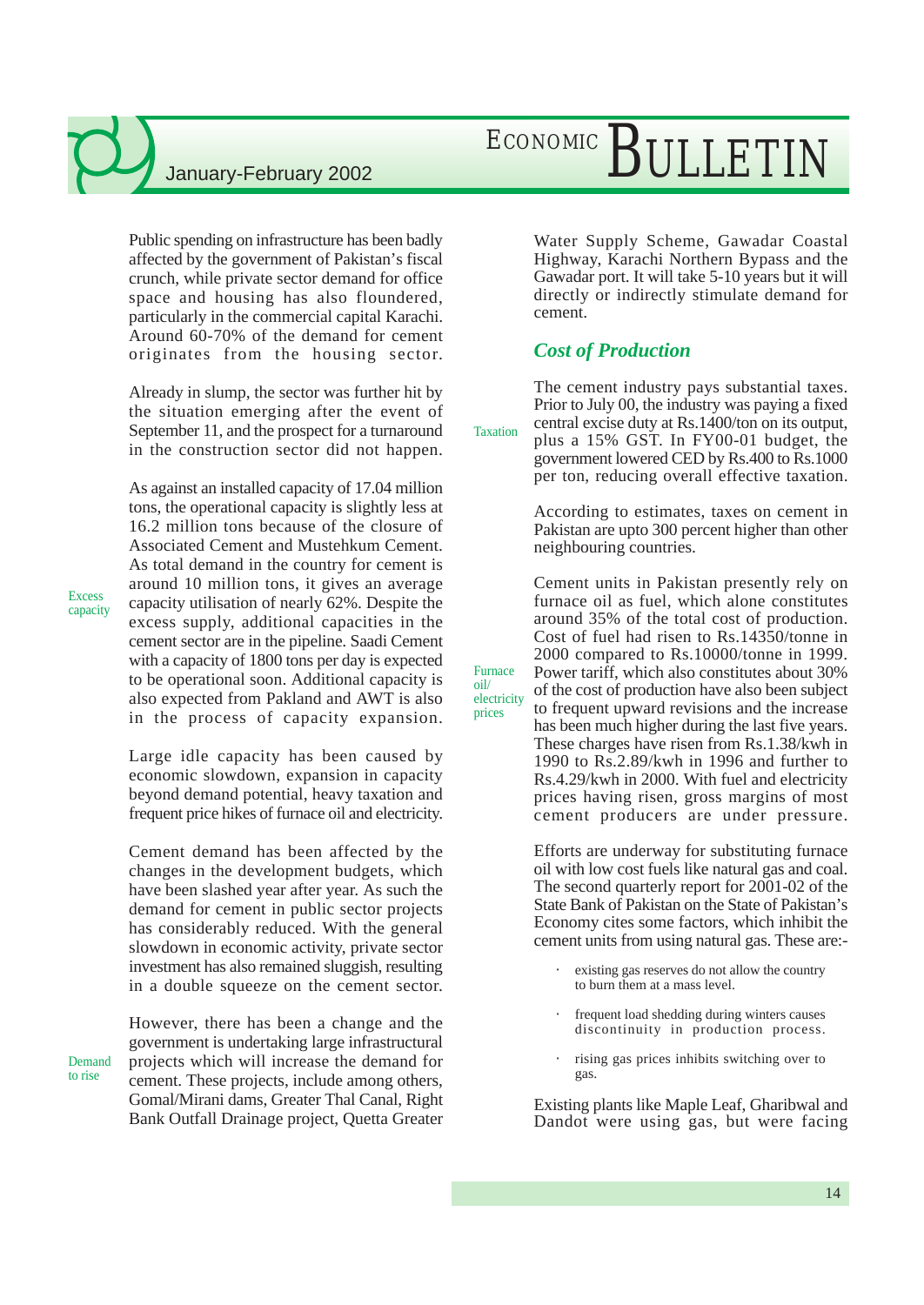problems during the peak season. As it was proving unviable they are shifting to coal.

Major cement manufacturing countries are using coal as a kiln-fuel. Pakistan has large reserves of coal, estimated at around 180 million tons and when processed and blended with imported one can produce required heating content.

Use of coal as kiln fuel By switching to coal, the cost of production of cement is expected to come down, which would subsequently lower the price of cement per bag, which in turn is likely to increase domestic demand. Using coal would lead to a savings of about \$69 million foreign exchange annually used on the import of furnace oil. Lower prices would also make exports feasible.

While Pioneer Cement has been the first plant to completely switch over to coal. Units like Lucky, Cherat and DG Khan are planning to switch over to coal. They are already consuming coal at 30-40% of the total energy requirement with the balance being met by furnace oil. The benefits would be reduced cost of energy resulting in lower production costs. Taurus Securities Ltd, says " the investments for coal conversion have ranged from Rs.250-Rs.300 million. The benefit of using coal instead of furnace oil comes to Rs.400-500/ton.

### *Cartel Formation*

The cement industry has been operating as an informal cartel since October 98, which keeps cement prices firm through regulated production. The cartel allocates each manufacturer a sales quota. The quota is expressed as a percent of rated capacity with the percentage being equal to the ratio of total cement demand to total installed capacity. Early October 2000, this arrangement collapsed due to several reasons, the primary factor behind the breakdown of the cartel was sales tax exemption given to some units, thereby allowing an advantage to a few. Secondly, the cost differential between plants who use oil fired kilns and those cement manufactures who use natural gas to fire their kilns resulted in cost advantage for some units leading to a price war.

As a result, the price of cement declined from Rs.230-Rs240/bag in September 00 to Rs.175-

# ECONOMIC BULLETIN

Rs.180/ bag in November 00. When cement prices were falling, the price of furnace oil after having peaked in mid November 00, followed a gradual declining trend. Cement prices also stabilized at Rs.185/bag. The cartel came back into force in late February 01 and currently holds strong. Manufactures agreed to raise the price of cement to Rs.235-Rs.240/ bag.

### *Prospects of the Sector*

--

While cement demand remained flat last year, there are positive triggers both domestically and foreign which should help revive demand in 2002. Government infrastructure spending is expected to pick up, as increased foreign assistance is channeled to development projects. Moreover, with improving prospects of multilateral sponsored development activity in Afghanistan, interest is likely to return to the sector.

A part of the financial assistance received by Afghanistan would be spent on reconstruction, which would raise the demand for cement. Invest Capital Securities Ltd in a recent study expects 15% of the aid received or \$675 million to be spent on cement in the next five years. Pakistan cement manufactures are expected to gain a foothold in the Afghan cement market with around one-third of the total share (0.7- 1.0 million tons).

Conservative estimates however, put cement demand in Afghanistan at 1 million tons, with Pakistan's share at about 35-40%. Pakistan is already sending cement to border cities. Of Pakistan's share, 40% would be contributed by Cherat.

The units situated in the north zone are expected to benefit because of their close proximity to cities of Kabul, Jalalabad and adjoining areas, while Lucky and DG Khan are catering to the Kandhar market. While export opportunities are there, much depends on how soon the conditions return to normal in Afghanistan. Another opportunity for the sector is the switch to coal from furnace oil, which would reduce the fuel expenses. The sector needs to see its costs for only then can it become cost efficient.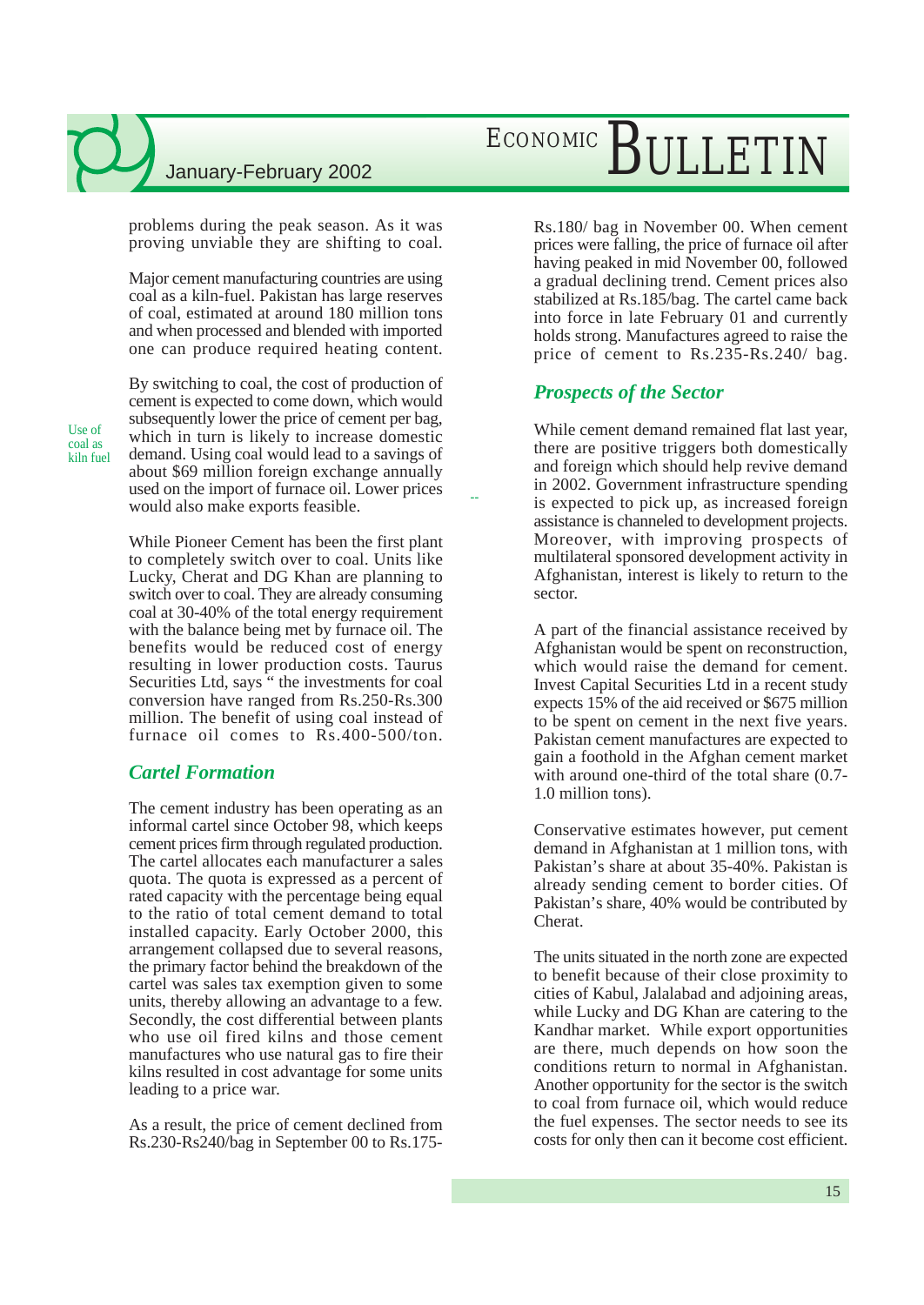# ECONOMIC RIII F

## **Pakistan's Trade Pattern**

Pakistan trade pattern, both in terms of items exported/imported and country/region has shown some change in the last decade. However, exports receipts continue to be vulnerable on account of the narrow base, concentrated markets and low value addition.

More than half the imports are accounted by raw material for consumer goods. Share of raw material for capital goods has stagnated at around 5%, whereas capital goods (in total imports) is showing a declining trend falling to 25% in FY01 from nearly 33% in FY91. Poor investment climate in the country has been responsible for a decline in imports of capital goods and industrial raw material.

### **Economic Classification of Imports (share in %)**

**1990-91 2000-01**



Meanwhile, economic classification of exports reveals a substantial increase in the export of manufactured goods, which have risen from 57% in FY91 to 72.4% in FY01. Semi-manufactured goods which constituted 23.6% of total exports in FY91, have come down to 15% in FY01. Similarly the share of primary commodities has also come down from 18.7% to 12.6% in the same period.

### **Economic Classification of Exports (share in %) 1990-91 2000-01**



Over the years, Pakistan's export receipts have been vulnerable on account of narrow base. As cotton & textile manufacturing account for the major share of the revenue, any adverse changes to the cotton crop domestically has a bearing on trade.

Textile products which account for about 63% of total revenues, has seen a qualitative change in favour of high value added items. Value added items, now account for 55% of total cotton and textile manufactures. More specifically, marked improvements were recorded in towels, synthetic textiles, readymade garments and bedwear last year.

Rice continues to be the second highest foreign exchange earner after textiles. Last year there was some fall in its export earnings despite an increase in volume, for the share of basmati came down, resulting in a substantial loss of foreign exchange. Falling international prices of rice, quality concerns and lack of proper marketing were also responsible for the decline.

Export of non-traditional items, like carpets and rugs, petroleum products, cutlery, footwear, manufactured onyx items have shown an increase.

#### **Major Exports**

|                               |         | (% Share) |
|-------------------------------|---------|-----------|
|                               | 2000-01 | 1990-91   |
| Cotton & Textile Manufactures | 64.4    | 56.4      |
| Raw Cotton                    | 1.5     | 6.9       |
| <b>Textile Manufactures</b>   | 62.9    | 30.12     |
| Cotton yarn & thread          | 11.7    | 19.3      |
| Cotton fabrics                | 11.2    | 11.0      |
| Hosiery (Knitwear)            | 9.9     | 5.4       |
| Readymade garments            | 9.0     | 8.0       |
| Synthetic textiles            | 6.0     | 5.6       |
| Rice                          | 5.7     | 5.7       |
| Leather & manufactures        | 7.2     | 4.5       |
| Carpets & Rugs                | 3.1     | 3.6       |
| Fish & fish preparations      | 1.5     | 1.9       |
| Sports goods                  | 2.9     | 2.2       |
| Surgical instruments          | 1.3     | 1.4       |

Source: State Bank of Pakistan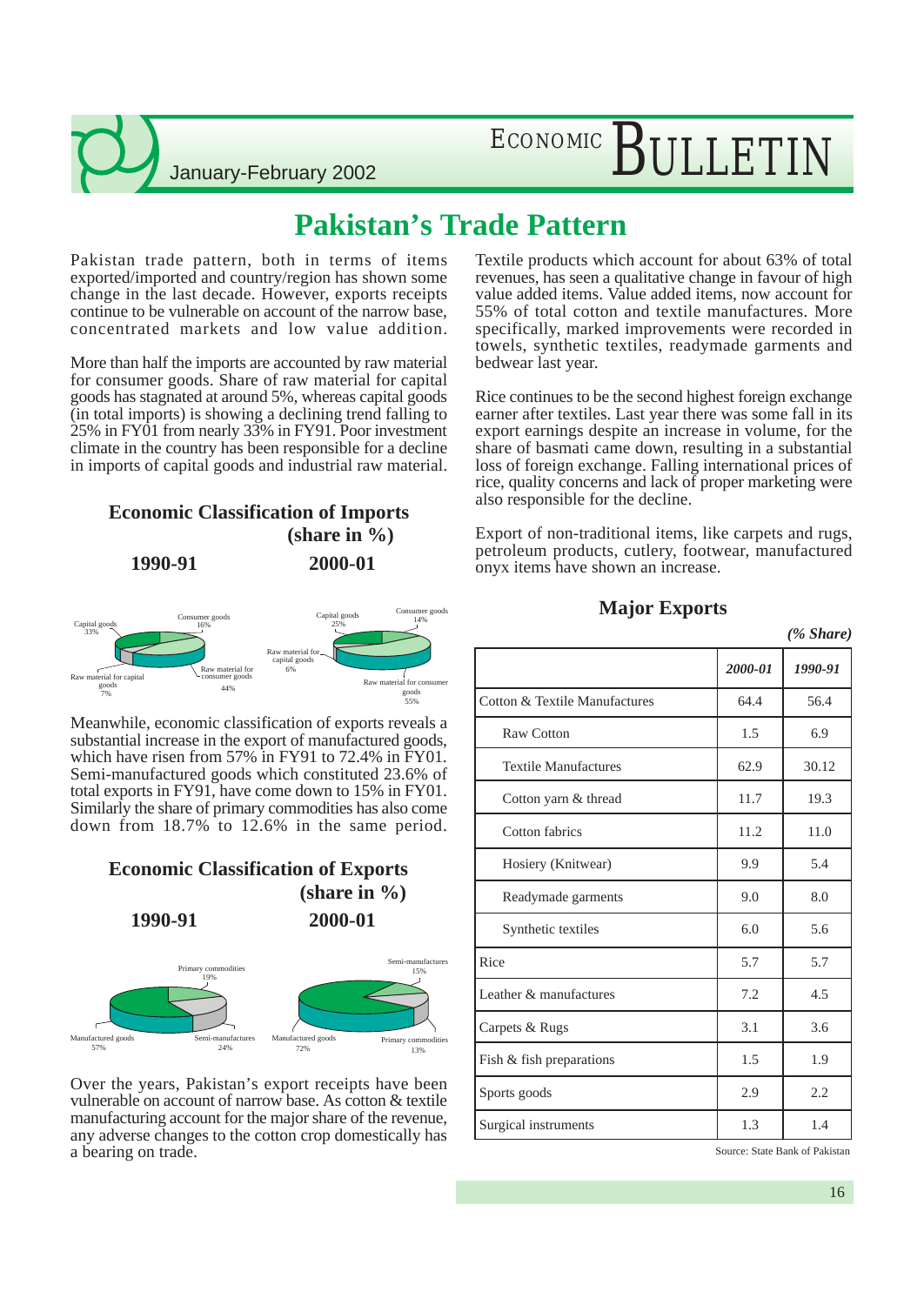The pattern of imports shows continued high imports of petroleum, its products, machinery, especially textile & electrical machinery, plastic material, medicinal products and fertilizer. There has been a decline in the import of fertilizer, on account of an increase in domestic production of DAP following the commissioning of Fauji Jordan's fertilizer plant.

The share of machinery group in total imports has come down in the last decade. However, there has been a steady increase in the import of textile machinery, in the last five years a reflection of the continued BMR drive that has been going on. Other machinery imports has also increased on account of incentives given to private investment in the power generation sector.

|                      | 2000-01 | 1990-91 |
|----------------------|---------|---------|
| Tea                  | 1.9     | 2.2     |
| Edible Oil           | 3.0     | 5.3     |
| Sugar                | 3.7     | 2.1     |
| Petroleum & products | 31.3    | 22.1    |
| Machinery            | 15.3    | 20.5    |
| Fertilizer           | 1.6     | 3.5     |
| Plastic material     | 3.3     |         |
| Medicinal products   | 2.2     | 2.6     |
| Iron & steel         | 2.6     | 3.4     |
| Transport equipment  | 4.0     | 6.7     |

#### **Major Imports**

Source: State Bank of Pakistan

*(% Share)*

In terms of export markets,USA continues to dominate, followed by UK, Hongkong,Germany and the UAE. The share of the US in total exports has increased over the last decade from 10.8% in FY 91 to 24.4% in FY 01. Exports to the EU countries have decreased over the years. The table below shows falls in the share of exports to France, Italy, UK, and Germany among others.

Noteable increase has been recorded in exports to the UAE, which mainly imports rice, cotton, fabrics, cloth, yarn, poultry products, and vegetables among other items from Pakistan. There has also been some rise in exports to Kuwait from a negligible amount in 1990-91 when because of the Gulf crisis there was an embargo on trade with Kuwait and Iraq.

# ECONOMIC BULLETIN

Exports to Japan have fallen reflecting the economic slowdown in the country and the fact that their textile manufactures moved to lower wage countries in south east Asia.

Pakistan is making efforts to diversify into new export markets of Eastern Europe, which includes the central Asian States of Kazakhstan, Uzbekistan, and Russian Federation among others. Exports to Afghanistan have risen in FY91 from a share of a mere 0.05% to 1.5% in FY 01.

As far as imports are concerned, UAE, Saudi Arabia and Kuwait account for 33% of the total imports, which are mainly petroleum crude and products. Edible oil is mainly imported from Malaysia and today it accounts for 4% of the imports. There has been some diversification as the share of other Asian countries has increased.

### **Direction of Trade**

|  | Share) |  |
|--|--------|--|
|--|--------|--|

|              |                | 2000-01        |                | 1990-91                  |
|--------------|----------------|----------------|----------------|--------------------------|
|              | <b>Exports</b> | <b>Imports</b> | <b>Exports</b> | <b>Imports</b>           |
| Canada       | 2.0            | 0.8            | 1.7            |                          |
| <b>USA</b>   | 24.4           | 5.3            | 10.8           | 11.8                     |
| France       | 2.9            | 1.4            | 3.8            | 3.0                      |
| Italy        | 2.5            | 1.7            | 3.7            | 3.5                      |
| UK           | 6.3            | 3.3            | 7.3            | 5.0                      |
| Germany      | 5.4            | 3.6            | 8.5            | 7.3                      |
| Netherlands  | 2.5            | 1.6            | 2.0            |                          |
| Japan        | 2.1            | 5.4            | 8.3            | 13.0                     |
| Hongkong     | 5.5            | 0.6            | 6.0            |                          |
| Singapore    | 0.5            | 3.0            | 2.2            | 3.2                      |
| China        | 3.3            | 4.9            | 1.0            | 5.1                      |
| South Korea  | 3.0            | 3.3            | <b>NA</b>      |                          |
| Malaysia     | 0.6            | 4.0            | 0.5            | 4.0                      |
| Iran         | 0.3            | 3.5            | 1.6            | 2.4                      |
| Kuwait       | 0.5            | 9.0            |                | 0.7                      |
| <b>UAE</b>   | 6.8            | 4.0            | 3.3            | $\overline{\phantom{0}}$ |
| Saudi Arabia | 3.0            | 11.7           | 3.6            | 6.3                      |

Source: State Bank of Pakistan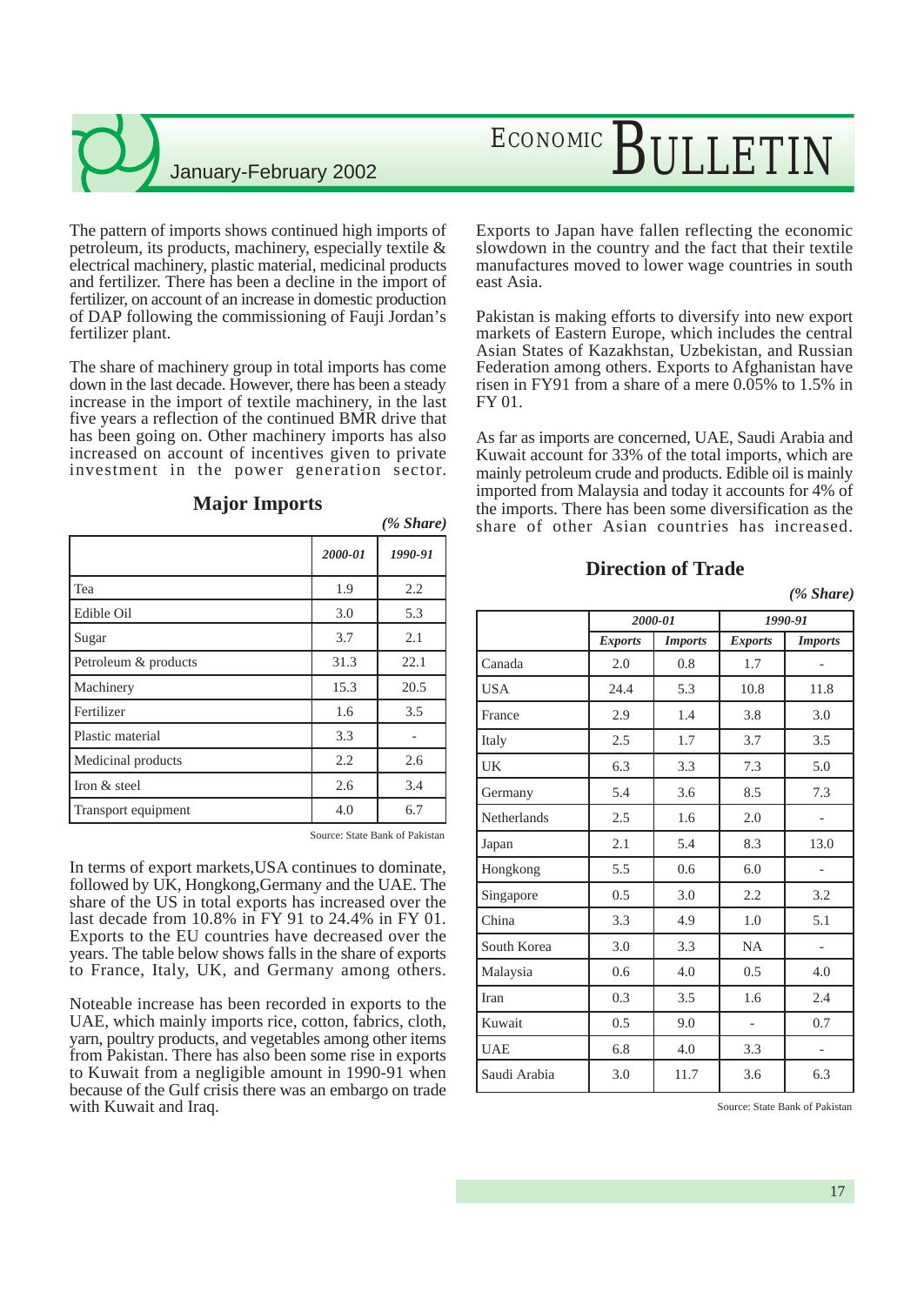# ECONOMIC BULLETIN

## **Banking and Finance**

---

|                                        |                 | (Rs. Bn)        |
|----------------------------------------|-----------------|-----------------|
|                                        | Feb 21.<br>2002 | Feb 23.<br>2001 |
| <b>Scheduled Banks Deposits</b>        | 1366.0          | 1210.9          |
| <b>Scheduled Banks Advances</b>        | 906.2           | 856.0           |
| Scheduled Banks Investment in          |                 |                 |
| Securities & Shares                    | 362.8           | 257.0           |
| Notes in Circulation                   | 473.6           | 402.4           |
| Approved Foreign Exchange              |                 |                 |
| (Incl. Balances held outside Pakistan) |                 |                 |
| in approved foreign exchange)          | 227.3           | 62.8            |

### **Key Monetary Indicators**

Source: State Bank of Pakistan

In the month ended February 21, 2002 scheduled banks deposits rose by 12.8% to Rs.1366.0 billion over a year earlier figure of Rs.1210.9 billion. Rise in bank deposits

Scheduled banks advances showed an increase of 5.9% rising to Rs.906.2 billion over preceding year's corresponding figure of Rs.856.0 billion. Increase in advances

Investment in securities increase

Scheduled banks investment in central government securities, treasury bills and other approved securities rose by 41% to Rs.362.8 billion at end February 2002 over a year earlier figure of Rs.257 billion.

The State Bank of Pakistan signalled that the stance on monetary policy would not be eased further and kept the cut offs on T-bills unchanged.

The State Bank had started easing its monetary policy since the start of the fiscal year 2001-02 in July to inflate the sagging economy. Between July 2001-January 2002, the discount rate has been lowered by 5% from 14% to 9%. Meanwhile, the weighted average yield on sixmonth T-bills has fallen by 6.2%.

Notes in circulation stood at Rs.473.6 billion at end February 2002, a 17.7% rise over previous year's corresponding figure of Rs.402.4 billion. Notes in circulation rises

Pakistan's approved foreign exchange (incl. balances held outside Pakistan in approved foreign exchange) has shown a three and a halffold increase to Rs.227.3 billion on February 21, 2002, against preceding year's corresponding figure of Rs.62.8 billion. Approved foreign exchange shows gains

| <b>Deposit Mobilization</b> |
|-----------------------------|
|-----------------------------|

| Deposits of Banks (Flows)<br>(Rs, Bn) |           |             |        |                   |      |  |  |  |
|---------------------------------------|-----------|-------------|--------|-------------------|------|--|--|--|
|                                       | 1998      | 1999        | 2000   | <b>First Half</b> |      |  |  |  |
|                                       |           |             |        | 01                | 02   |  |  |  |
| Nationalised                          |           |             |        |                   |      |  |  |  |
| Commercial banks                      | 58.22     | 43.02       | 38.854 | $(-10.1)$         | 38.9 |  |  |  |
| Privatised banks                      | 13.48     | 22.333      | 7.012  | 5.1               | 2.2  |  |  |  |
| Specialised banks                     | $(-)2.73$ | 4.157       | 1.014  | $(-)2.6$          | 2.0  |  |  |  |
| Private banks                         | 16.26     | 3.068       | 33.314 | 23.6              | 26.5 |  |  |  |
| Foreign banks                         | $(-)8.48$ | $(-)29.887$ | 4.307  | 8.7               | 1.3  |  |  |  |
| All banks                             | 76.75     | 42.691      | 84.501 | 24.8              | 70.9 |  |  |  |

Source: State Bank of Pakistan

Deposits mobilized by the banks have fallen considerably after 1997, as deposits to GDP ratio fell from 42.4% in 1997 to 38.5% in 2000. Foreign banks have been the most affected as a result of foreign currency account freeze. They witnessed an erosion of nearly Rs.30 billion in 1999. However, they have since been able to successfully turn it around to show a deposit build-up.

Deposits mobilised by the nationalised commercial banks (NCBs) dropped, after closure of their successful Rupee deposit schemes linked through lottery prizes. Despite this, they still maintain a large share of the market. Aggressive marketing by private domestic banks in mobilizing more deposits is clearly reflected in their growth going up from only 1.9% in 1999 to 21.7% in 2000.

More recent statistics show that deposits of the banking sector grew by Rs.70.9 billion in the first half of FY02 against Rs.24.8 billion in the same period last year. The increase can be attributable to money being remitted through banking channels, and the low premium between kerb and interbank rate was also an inducement to use the official channels.

The money coming in through Hajj Sponsorship Scheme, helped replenish the deposit base, especially of the NCBs. Their large branch network and focus on rupee banking and for the fact that they are considered safer with explicit government guarantee saw an increase in deposits.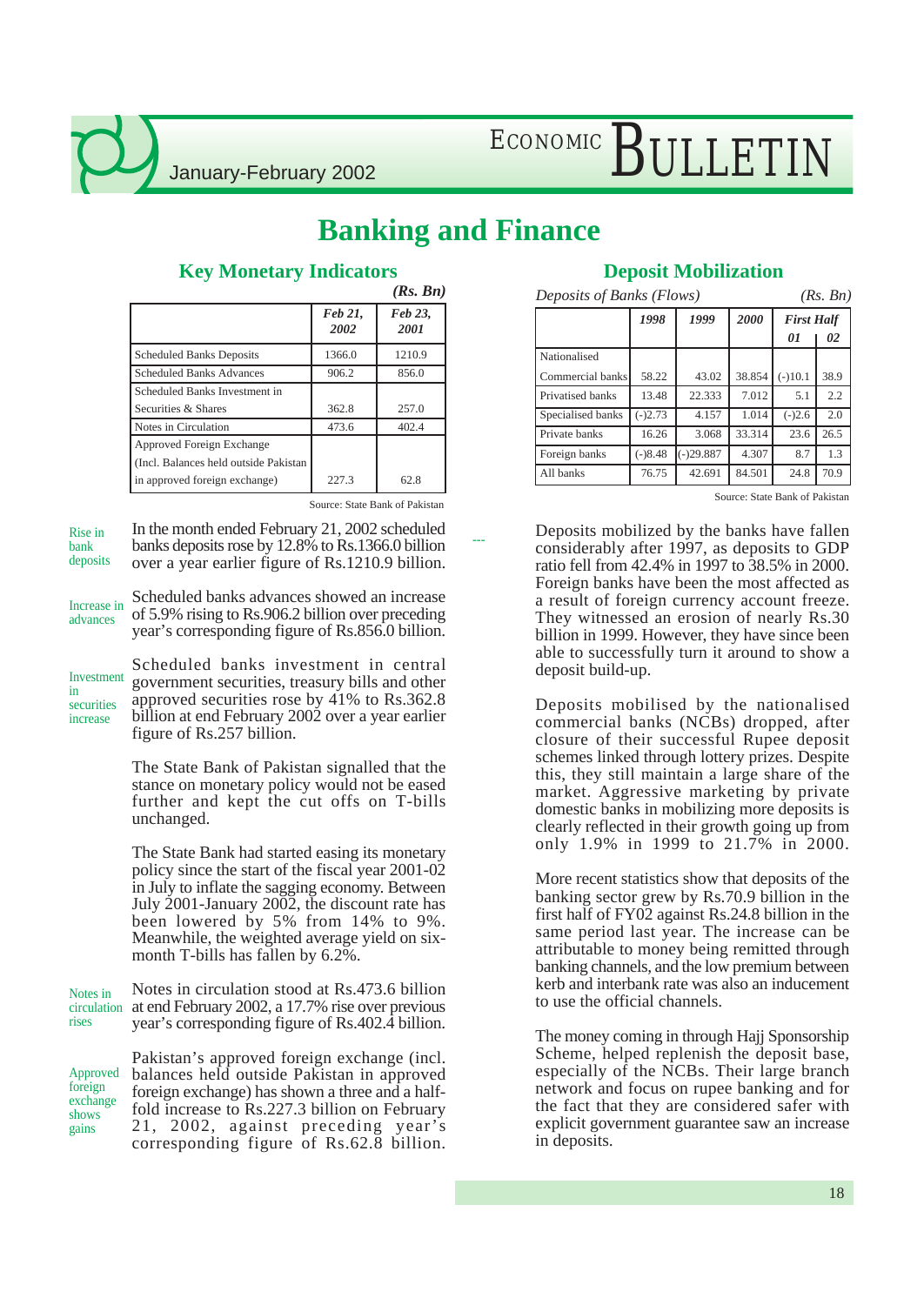# ECONOMIC BULLETIN

### **Agriculture**

Pakistan has suffered from severe drought from 1998 until mid-2001. Drought has turned million of hectares of cultivable land in the southern provinces of Sindh and Balochistan into parched wasteland, forcing thousands of people to relocate. The resulting decline in agricultural production has had a significant impact on Pakistan's economy. Last season's severe drought, adversely affected agricultural growth, which went into negative 2.5% against the targeted growth of 3.9% and previous year's positive 6.1%. Major crops like rice, wheat and sugarcane not only missed their respective targets but were lower over preceding year's output. The sector, still reeling from three years of drought, faces another severe water shortage this season, as prospects for good, and above normal rainfalls are bleak.

The period from October to December last year had been drier than usual. The winter rainy period from January to March, when most of northern and catchment areas get rainfall and snowfall, received 10-20% below normal rains. The overall shortage of irrigation water is projected at around 60%. With water levels at Mangla and Tarbela dams the main sources of water for irrigation and hydroelectric power already below normal, the sector faces severe drought.

During the last monsoon, although Tarbela reached its full capacity, Mangla remained about six metres below capacity. Latest reports reveal water at Tarbela Dam, the largest reservoir, has already reached dead levels. The Punjab Irrigation Department fears massive water shortage during March would severely affect supply of canal water for irrigation purposes.

### *Wheat*

Drought affecting wheat output

**Water** shortage during March

> Below than normal rainfalls and extremely dry weather this season further intensified shortage of irrigation water and drought conditions in Punjab and Sindh, taking a heavy toll on the standing wheat crop during the current rabi season. While the growers have managed to bring 0.8% larger area under the crop its fate

hangs on the availability of irrigation water during crop germination and grain formation stage.

Punjab contributes nearly 80% to the total wheat production, while the rest is shared by Sindh(13%), NWFP and Balochistan(7%). Punjab is currently facing 73% irrigation water shortage. while Sindh fears, the water situation has worsened since January due to persistent dry weather. If present conditions prevail, growers fear 50% shortfall in production this season.

While it is early to predict about the size of this season's crop, given the irrigation water shortage, production could fall short by between 1-2 million tonnes against the target of 20 million tonnes.

Sufficient To meet domestic demand estimated at 20 million stocks available tonnes, the country has an estimated 5.7 million tonnes in stock which should help cover any shortfall. The government also plans to export one million tonnes of wheat this season against 0.7 million tonnes exported last season. It is however, facing some difficulty in fetching a good price.

Global wheat trade in 2001-02 is projected at Global trade

expanding

107.6 million tones. Lower production in the United States, EU and South Asia will be more than offset by larger crops in Australia, Argentina and Eastern Europe. Though importing less, Brazil will likely remain the world's largest wheat importer, with Iran a close second due to continued drought.

Some major wheat exporters faced with lower wheat production, have seen a fall in shipments. Losses in wheat sales from major exporters are expected to be more than compensated by shipments from a number of smaller exporters, including India and Pakistan.

#### *Rice*

Estimates of 2001-02 crop released by the ion lower Ministry of Agriculture reveals lower plantation of rice, which has been cultivated at over 2 million tonnes, down nearly 16% against the previous season's crop and 4.8% below the sowing target Rice product-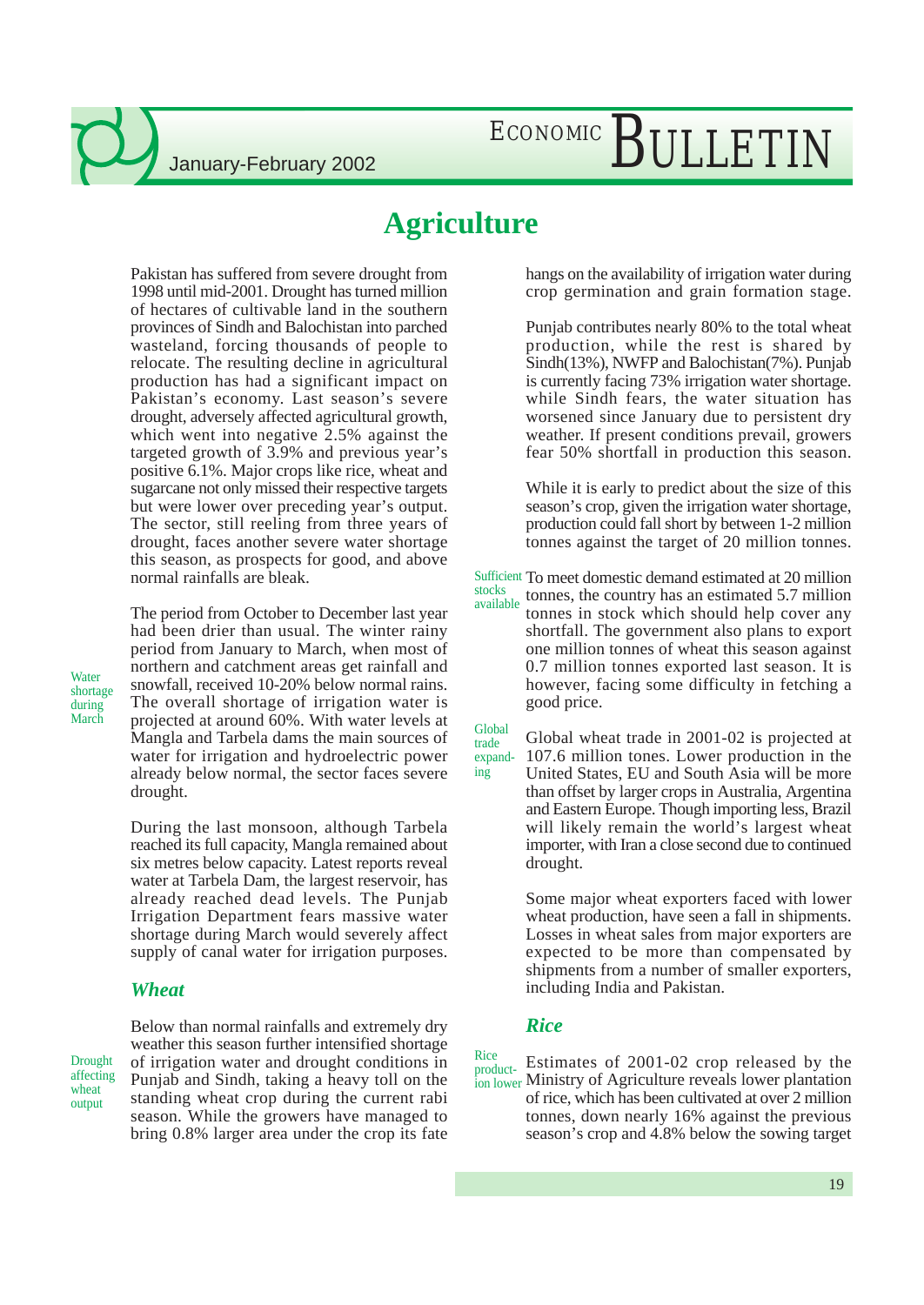for this season. Lower than normal snowfall and persistent shortage of irrigation water has adversely affected rice production, inducing farmers to plant less of high yielding rice varieties.

Production estimates have also been scaled down on account of irrigation water shortage. It is now being placed at 3.74 million tonnes, 11% less than the revised production target of 4.2 million tonnes and 22% lower than the previous season's crop.

Despite the reduced size of this season's crop, there is an exportable surplus of 1.44 million tonnes, for annual domestic consumption is estimated at 2.3 million tonnes. During the first eight months of the current year, rice exports have reportedly declined by 26.5%, attributable to shortage of Irri-6 and basmati in the local market and appreciation of Pak rupee.

Export market under pressure The rice export business has been affected by; war risk premium and the depressed prices prevailing in the world market. India and Thailand are offering cheap rice making it difficult for Pakistani exporters to compete. The situation for Pakistani exporters is likely to deteriorate further as Vietnam enters in the export market in the next two months.

Presently Indian government is providing huge subsidy to its rice exporters. India and Thailand are selling rice at a price \$15 cheaper than Pakistan. India is quoting a price of \$130-132 per tonne for Irri-6 variety compared to Pakistan's \$150-152 per tonne. Burma and Thailand are charging \$124 per tonne for the same variety.

While global rice production for 2001-02 is projected to be slightly 1% lower at 392.2 million tonnes (milled basis), over a year earlier, global consumption is projected at a record 403.7 million tonnes, reducing global stock projected at 126 million tonnes by 8%. Global rice trade for 2002 is projected at 22.5 million tonnes (milled basis), 1.7 million tonnes below a year earlier.

The decline in global trade is primarily due to weaker imports from Nigeria, the Philippines, Cote d'Ivoire, North Korea and the United

# ECONOMIC BULLETIN

States. Among the major exporters, Thailand, Pakistan and China are projected to export less rice in 2002, while India, Vietnam and the United States are projected to expand exports.

### *Cotton*

Larger

cotton

Surplus cotton available

Uncertainty still persist about the 2001-02 crop size due to severe irrigation water shortage and the discovery of a new virus Bura Cotton. Reported attack of white fly, spotted and American bollworms in Punjab and jassid in Sindh has affected the crop. However any largescale damage has not been reported so far.

Growers have brought larger area under the current crop, sown at over 3.1 million hectares, about 7% above last season's crop and 19% higher than the targeted area. Increase in sown area has been reported in Punjab, whereas in Sindh it has remained unchanged, and declined in Balochistan. area under plantation

> The size of the crop varies from 9.1-10.5 million bales. The Pakistan Cotton Ginners Association has reported arrival of 9.62 million bales of phutti by end February, 2.2% less than the 9.84 million bales reported in the corresponding period last year and 8.4% below the anticipated production of 10.5 million bales for the whole season. Sindh severely hit by drought has shown significant progress, where phutti arrival of 2.26 million bales is close to the estimated production of 2.3 million bales. However, Punjab with reported arrival of 7.4 million bales, is facing a shortfall of 8.6% against the anticipated production of 8.1 million bales.

Increase in cotton output last season has created a surplus in the local market in the absence of foreign buyers and a drop in consumption by the textile mills, putting downward pressure on prices. The ginners are faced with rising unsold stocks of over 1.7 million bales. The textile mills have reportedly lifted nearly 7.7 million bales, while the Trading Corporation of Pakistan has contracted 0.32 million bales, of which only 0.15 million bales have so far been delivered by the ginners. Private exporters have purchased 60.2 thousand bales, while 0.75 million bales have also been imported.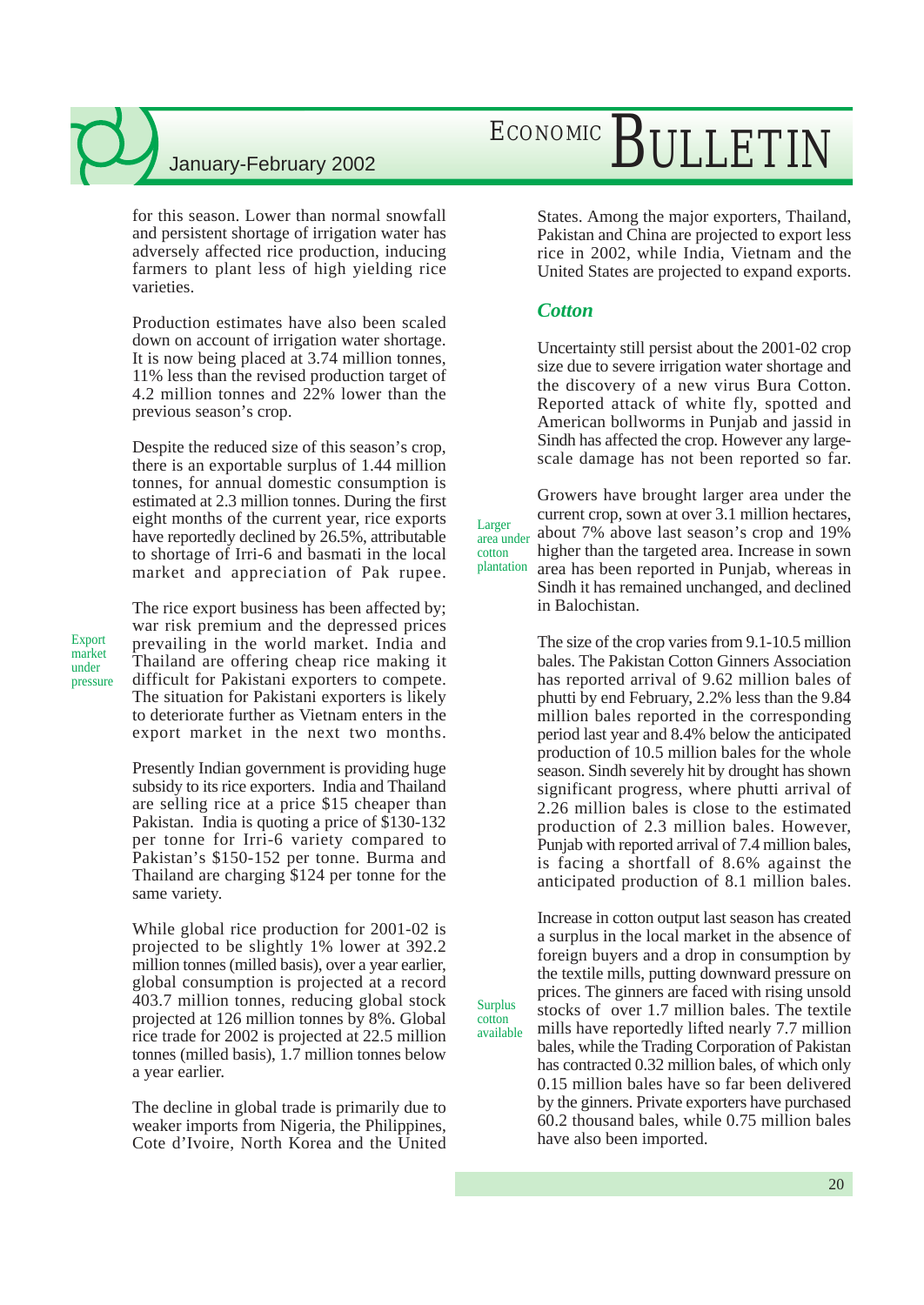The entry of Trading Corporation of Pakistan in the cotton market has brought some stability to prices. In the local market, prices have improved from Rs. 1250 to Rs. 1600 per maund. The Trading Corporation of Pakistan has been given a procurement target of 1 million bales at Rs. 1855 per maund. However, export process is slow and so far only 58 thousand bales have been exported. Cotton exported from Pakistan is fetching 38 cents per lb, while prevailing international prices are 43 cents, making exports unattractive. Pakistan is facing tough competition from Egypt and China, who have surplus cotton.

The United States Department of Agriculture (USDA) latest cotton forecasts for 2001-02 indicate record world output with world consumption slightly below the previous year. With world production expected to increase by more than 5 million bales in 2001-02, stocks are expected to equal 48% of total consumption in 2001-02.

US cotton prices are the most competitive in the world. US exports are projected to reach close to 2.2 million tonnes in 2001-02, 48% more than last season, boosting the US export market share from 26% to 35% of the world total. Historically low prices will reduce production and stimulate consumption in 2002- 03.

### *Sugarcane*

Drought affects sugarcane

Competitive prices

> Pakistan is amongst the major cane producing countries of the world. It ranks fifth in cane acreage and production and almost 15th in sugar production. Sugarcane is grown on an area of

# ECONOMIC BULLETIN

more or less one million hectares. Of the total area cultivated, Punjab has a share of 62%, Sindh 26% and NWFP 16%. The national average cane yield at 47 tonnes is far below the existing potential. In respect of cane yield, Sindh is the leading province followed by NWFP and Punjab.

According to a latest report for the 2001-02 crop, growers have sown sugarcane at over 1.04 million hectares, 8.3% higher than the previous season's acreage and nearly 21% larger than the targeted 0.860 million hectares. Production at 49.0 million tonnes has exceeded the target by 28.6% and is 12.4% more than last season's. It is however, feared that current water shortage may adversely affect sowing of the new crop, and Punjab may see 10% decrease in area sown in canal irrigated areas

Meanwhile, the government has planned to enhance sugar production by promoting sugarbeet cultivation as it requires less water for irrigation and is suitable for cultivation given the prevailing dry weather condition Being low delta crop it takes 4 to 5 months to grow and mature. Moreover, the average recovery of sugarbeet is much higher than that of sugarcane. If beetroot is farmed alongside sugarcane in September, it will provide a bumper harvest and ensure increased sugar production in the country. Sugar beet cultivation

> With sugar-beet crop, the mills processing can continue in the months of April, May and June. If the experiment with the sowing of sugar-beet in Sindh proves successful and economically feasible then the big sugar mills would also bring about amendments in their plants to process sugar-beet for the production of sugar.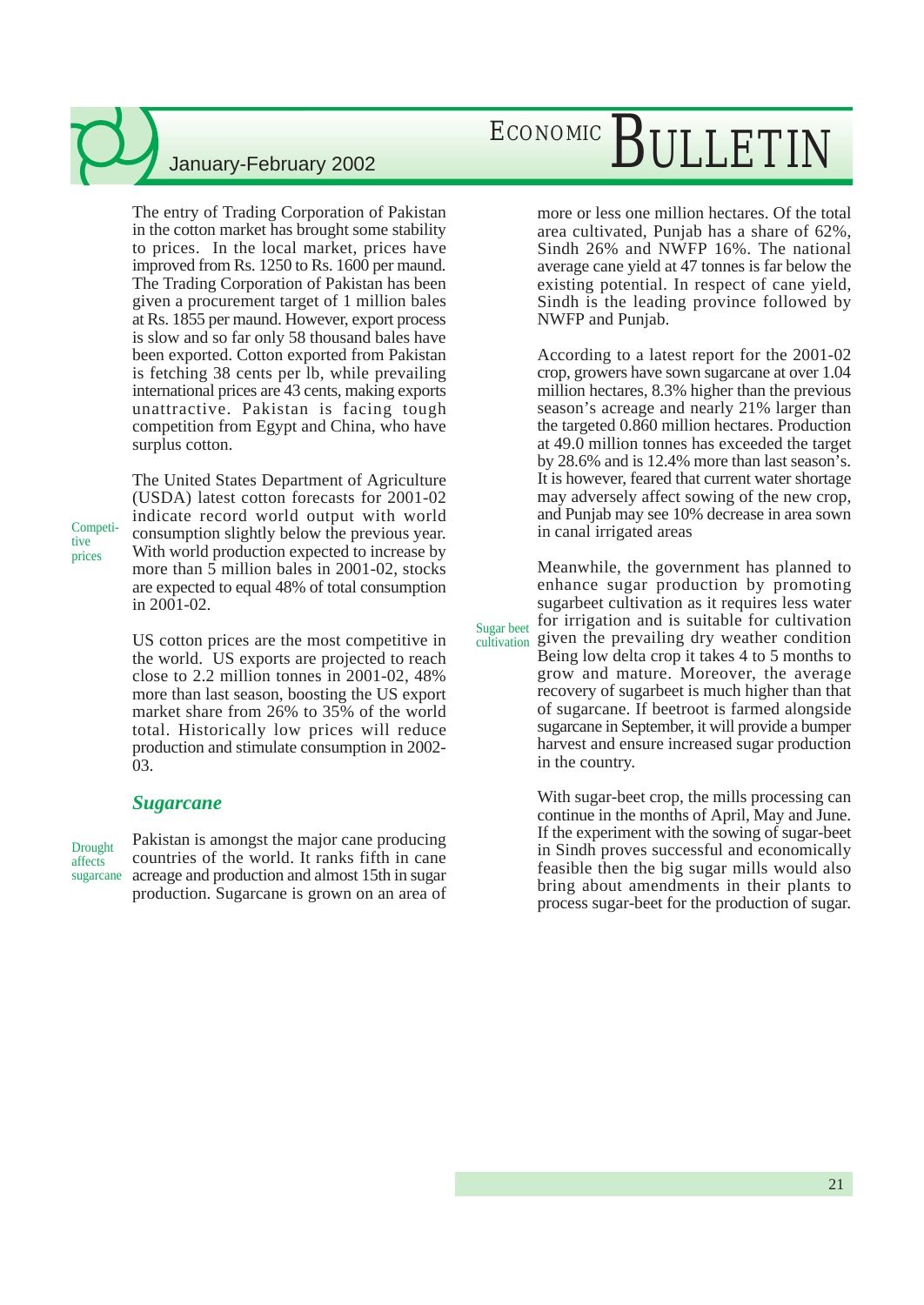# ECONOMIC BULLETIN

## **Key Indicators of Developing Asian Countries**

|             | Population<br>Mn<br>2000 | Population<br>in poverty <sup>a</sup><br>$\%$<br>1999 | <b>Adult Literacy</b><br>Rate <sup>c</sup><br>$\%$<br>1999 |      | Persons<br>Per<br>Physician<br>1999 | <b>GNP</b><br>US\$<br>1999 | Per Capita   International<br>reserves to<br>import ratio<br><b>Months</b><br>2000 | Total<br>External<br>Debt<br>Smn<br>1999 | Total<br>External<br>Debt/<br>GNP%<br>1999 | Foreign<br>direct<br>Investment<br>\$ Mn<br>1999 | Fiscal<br><b>Balance</b><br>% of GDP<br>2000 |
|-------------|--------------------------|-------------------------------------------------------|------------------------------------------------------------|------|-------------------------------------|----------------------------|------------------------------------------------------------------------------------|------------------------------------------|--------------------------------------------|--------------------------------------------------|----------------------------------------------|
|             |                          |                                                       | Female                                                     | Male |                                     |                            |                                                                                    |                                          |                                            |                                                  |                                              |
| Afghanistan | 22.7                     |                                                       | 20                                                         | 50   | $7144^d$                            | $\overline{\phantom{a}}$   |                                                                                    |                                          |                                            |                                                  |                                              |
| Bangladesh  | 130.2                    | 44.7                                                  | 43                                                         | 59   | 4102 <sup>e</sup>                   | 370                        | 2.2                                                                                | 17.5                                     | 37.1                                       | 178.6                                            | 6.2                                          |
| India       | 1002.1                   | 26.1                                                  | 44                                                         | 68   | 1916 <sup>e</sup>                   | 440                        | 7.9                                                                                | 94.4                                     | 21.3                                       | 2168.6                                           | 0.2                                          |
| Indonesia   | 210.5                    | 23.4                                                  | 81                                                         | 91   | $6195$ <sup>f</sup>                 | 600                        | 9.2                                                                                | 150.1                                    | 113.3                                      | $(-)2745.0$                                      | $(-)1.2$                                     |
| Malaysia    | 23.3                     | 8.1b                                                  | 83                                                         | 91   | 1465                                | 3390                       | 4.6                                                                                | 45.9                                     | 62.5                                       | 1552.9                                           | $(-)5.8$                                     |
| Nepal       | 22.9                     | 42.0                                                  | 28                                                         | 62   | 25001                               | 220                        | 0.3                                                                                | 2.9                                      | 57.6                                       | 4.4                                              | $(-)6.5$                                     |
| Pakistan    | 137.5                    | 32.2                                                  | 32                                                         | 57   | 1544                                | 470                        | 2.6                                                                                | 34.3                                     | 58.3                                       | 530.0                                            | $(-)6.5$                                     |
| Philippines | 78.4                     | 40.0                                                  | 95                                                         | 95   | 9689g                               | 1050                       | 5.9                                                                                | 52.0                                     | 64.8                                       | 573.0                                            | $(-)4.2$                                     |
| Thailand    | 62.4                     | 12.9                                                  | 93                                                         | 97   | 3670f                               | 2010                       | 7.0                                                                                | 96.3                                     | 79.9                                       | 6213.0                                           | 2.2                                          |
| Srilanka    | 19.4                     | 26.7                                                  | 89                                                         | 94   | 3132 <sup>e</sup>                   | 820                        | 2.0                                                                                | 9.5                                      | 60.3                                       | 177.1                                            | $(-)9.9$                                     |

*Source: Key Indicators 2001, Asian Development Bank*

<sup>a</sup>Propotion of the population falling below the poverty line (in each country) to total population

<sup>a</sup>Refers to percentage of poor households.

<sup>c</sup>Adult literacy rate refers to population of 15 years old and over.

<sup>d</sup>Refers to 1993

<sup>e</sup>Refers to 1998

<sup>f</sup>Refers to 1997

<sup>g</sup>Refers to 1995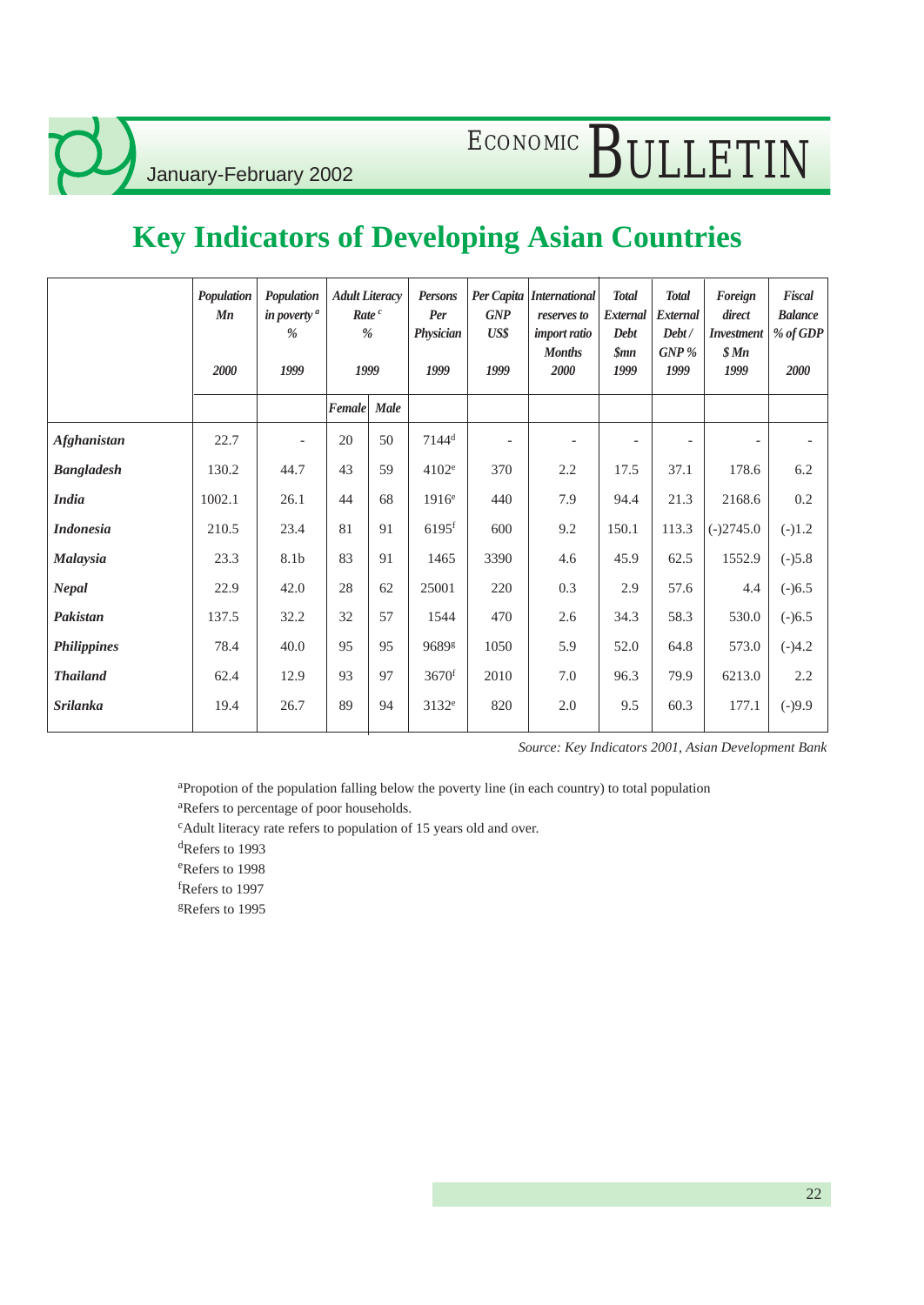# ECONOMIC BULLETIN

## **Key Economic Indicators**

| Economy Size & Growth                                                                                                                               |                                                | 1997-98                                                | 1998-99                                               | 1999-00                                              | 2000-01P                                           |
|-----------------------------------------------------------------------------------------------------------------------------------------------------|------------------------------------------------|--------------------------------------------------------|-------------------------------------------------------|------------------------------------------------------|----------------------------------------------------|
| <b>GNP</b> - Market Prices<br><b>GDP</b> - Market Prices                                                                                            | Rs bn<br>R <sub>s</sub> bn                     | 2653.3<br>2677.7                                       | 2912.8<br>2938.4                                      | 3138.1<br>3182.8                                     | 3411.3<br>3472.1                                   |
| Per Capita Income                                                                                                                                   | <b>Market Prices Rs</b><br>Market Prices US \$ | 20415<br>473                                           | 21899<br>438                                          | 23073<br>446                                         | 24528<br>429                                       |
| Growth<br><b>GDP</b><br>Agriculture                                                                                                                 | %<br>$\%$                                      | 3.50<br>4.52                                           | 4.18<br>1.95                                          | 3.89<br>6.14                                         | 2.55<br>$-2.49$                                    |
| Manufacturing                                                                                                                                       | $\%$                                           | 6.93                                                   | 4.07                                                  | 1.42                                                 | 7.05                                               |
| <b>Services</b>                                                                                                                                     | $\%$                                           | 1.64                                                   | 4.99                                                  | 4.79                                                 | 4.38                                               |
| Rate of Inflation                                                                                                                                   | $\%$                                           |                                                        |                                                       |                                                      |                                                    |
| <b>Consumer Price Index</b><br><b>GDP</b> Deflator                                                                                                  |                                                | 7.8<br>7.7                                             | 5.7<br>6.0                                            | 3.6<br>3.1                                           | 4.4<br>5.4                                         |
| <b>Balance of Payments</b>                                                                                                                          | \$mn                                           |                                                        |                                                       |                                                      |                                                    |
| Exports (f.o.b.)<br>Imports (f.o.b.)<br><b>Trade Balance</b><br>Services Account (Net)<br>Private Transfers (Net)<br><b>Current Account Balance</b> |                                                | 8434<br>10301<br>$-1867$<br>$-3264$<br>3210<br>$-1701$ | 7528<br>9613<br>$-2085$<br>$-2618$<br>2274<br>$-1856$ | 8190<br>9602<br>$-1412$<br>$-2794$<br>3063<br>$-217$ | 8925<br>10195<br>$-1269$<br>$-3137$<br>3898<br>331 |
| <b>Fiscal Balance</b>                                                                                                                               | % of GDP                                       |                                                        |                                                       |                                                      |                                                    |
| Total Revenue (Net)<br><b>Total Expenditure</b><br>Overall Deficit                                                                                  |                                                | 16.0<br>23.7<br>7.7                                    | 15.9<br>22.0<br>6.1                                   | 17.0<br>23.4<br>6.4                                  | 16.3<br>21.7<br>5.3                                |
| Domestic & Foreign Debt                                                                                                                             |                                                |                                                        |                                                       |                                                      |                                                    |
| Domestic Debt<br>As % GDP<br>Total External Debt <sup>a</sup>                                                                                       | Rs bn<br>\$ bn                                 | 1176.2<br>43.9<br>32.1                                 | 1375.9<br>46.8<br>32.9                                | 1559.9<br>49.0<br>34.3                               | 1708.5<br>49.2<br>34.7                             |
| As % GDP<br><b>External Debt Servicing</b>                                                                                                          | \$ bn                                          | 51.7<br>4.67                                           | 56.1<br>2.66                                          | 55.8<br>2.98                                         | 58.4<br>3.33                                       |
| Investment & Savings                                                                                                                                | % of GNP                                       |                                                        |                                                       |                                                      |                                                    |
| <b>Gross Investment</b><br><b>Fixed Investment</b><br><b>National Savings</b>                                                                       |                                                | 17.9<br>15.2<br>14.8                                   | 15.7<br>14.1<br>11.8                                  | 15.8<br>14.2<br>13.9                                 | 14.9<br>13.3<br>12.9                               |
| <b>Domestic Savings</b>                                                                                                                             | % of GNP                                       | 16.0                                                   | 12.9                                                  | 15.4                                                 | 14.5                                               |
| Foreign Investment<br>Portfolio<br><b>Direct</b>                                                                                                    | \$ mn                                          | 822.6<br>221.3<br>601.3                                | 499.6<br>27.3<br>472.3                                | 543.4<br>73.5<br>469.9                               | 182.0<br>$-140.4$<br>322.4                         |
| Monetary Aggregates                                                                                                                                 | $\%$                                           |                                                        |                                                       |                                                      |                                                    |
| M1<br>M <sub>2</sub>                                                                                                                                |                                                | 8.3<br>14.5                                            | 33.9<br>6.2                                           | 14.9<br>9.4                                          | 3.1<br>8.9                                         |
| Interest Rates (Weighted Average)                                                                                                                   | $\%$                                           |                                                        |                                                       |                                                      |                                                    |
| Deposits*<br>Advances                                                                                                                               |                                                | 8.38<br>15.64                                          | 7.96<br>14.80                                         | 6.62<br>13.52                                        | 6.58<br>13.61                                      |
| Gold & Foreign Exchange Reserves                                                                                                                    | $\mathop{\$}$ mn                               | 1737                                                   | 2371                                                  | 2150                                                 | 2666                                               |
| Exchange Rate+                                                                                                                                      | Rs./\$                                         |                                                        |                                                       |                                                      |                                                    |
| <b>Official Rate</b><br>Open Market Rate                                                                                                            |                                                | 46.23<br>54.20                                         | 51.60<br>54.40                                        | 52.16<br>54.82                                       | 64.40<br>66.70                                     |

P Provisional<br>a Excludes fo<br>\* PLS & Inter a Excludes foreign exchange liabilities

\* PLS & Interest bearing

+ End-June Buying Rate

Source: Annual Report 2000-01, State Bank of Pakistan

23